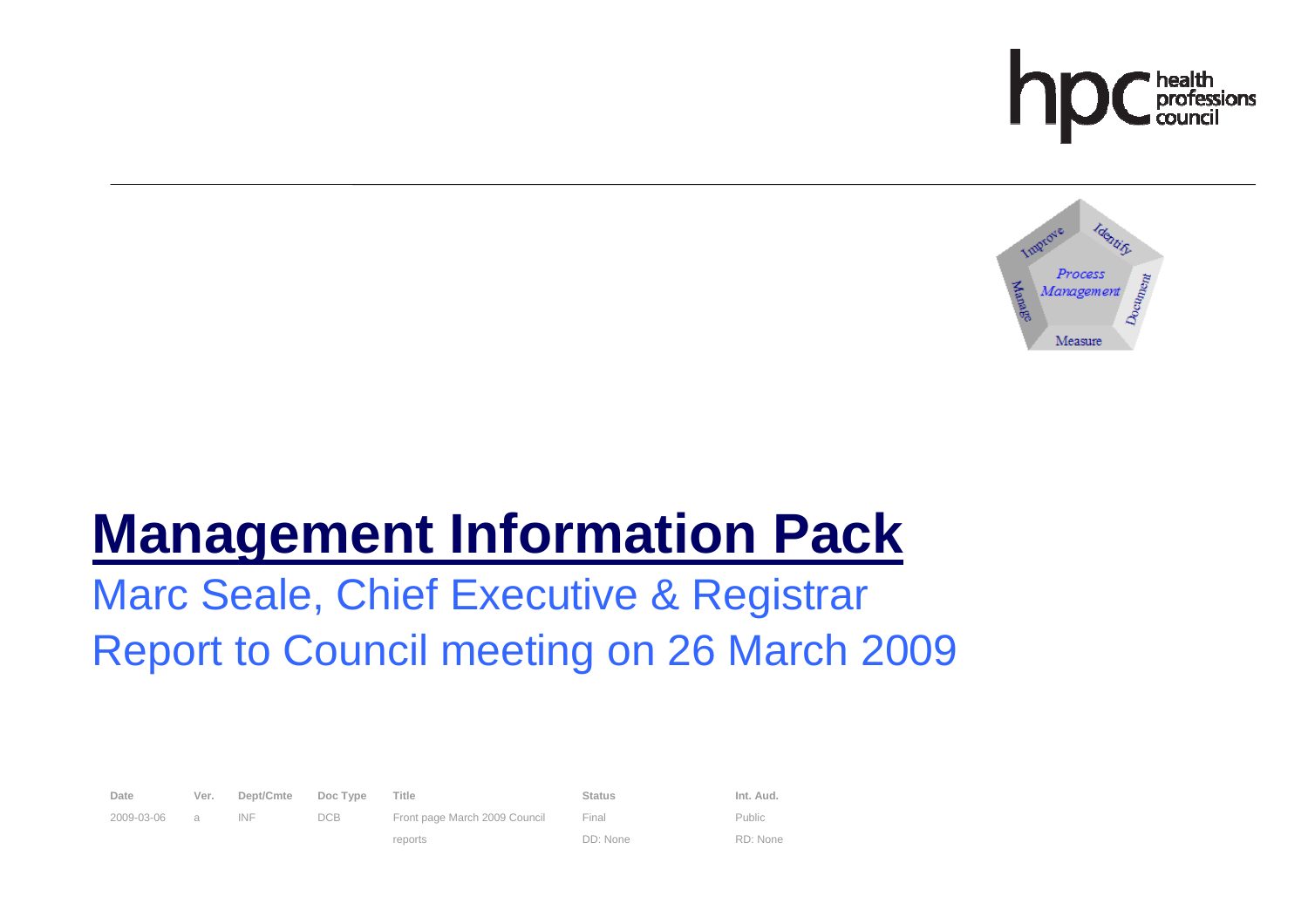# **Chief Executive's Report to Council meeting on 26 March 2009 Contents**

| <b>Department</b><br>Chief Executive - Mr M Seale  | Page<br>2 |
|----------------------------------------------------|-----------|
| Business process improvement - Mr R Dunn           | 4         |
| Communications - Mrs J Ladds                       | 6         |
| Education - Ms A Creighton                         | 9         |
| Facilities management - Mr S Hall                  | 11        |
| Finance - Mr S Leicester                           | 12        |
| Fitness to practise – Ms K Johnson                 | 14        |
| Human resources – No report in absence of Director |           |
| Information technology - Mr G Gaskins              | 17        |
| Partners programme - Ms D Dawkins                  | 19        |
| Policy and standards - Mr M Guthrie                | 20        |
| Registration - Mr R Houghton                       | 23        |
| Secretariat - Miss L Hart                          | 25        |

DD: None

1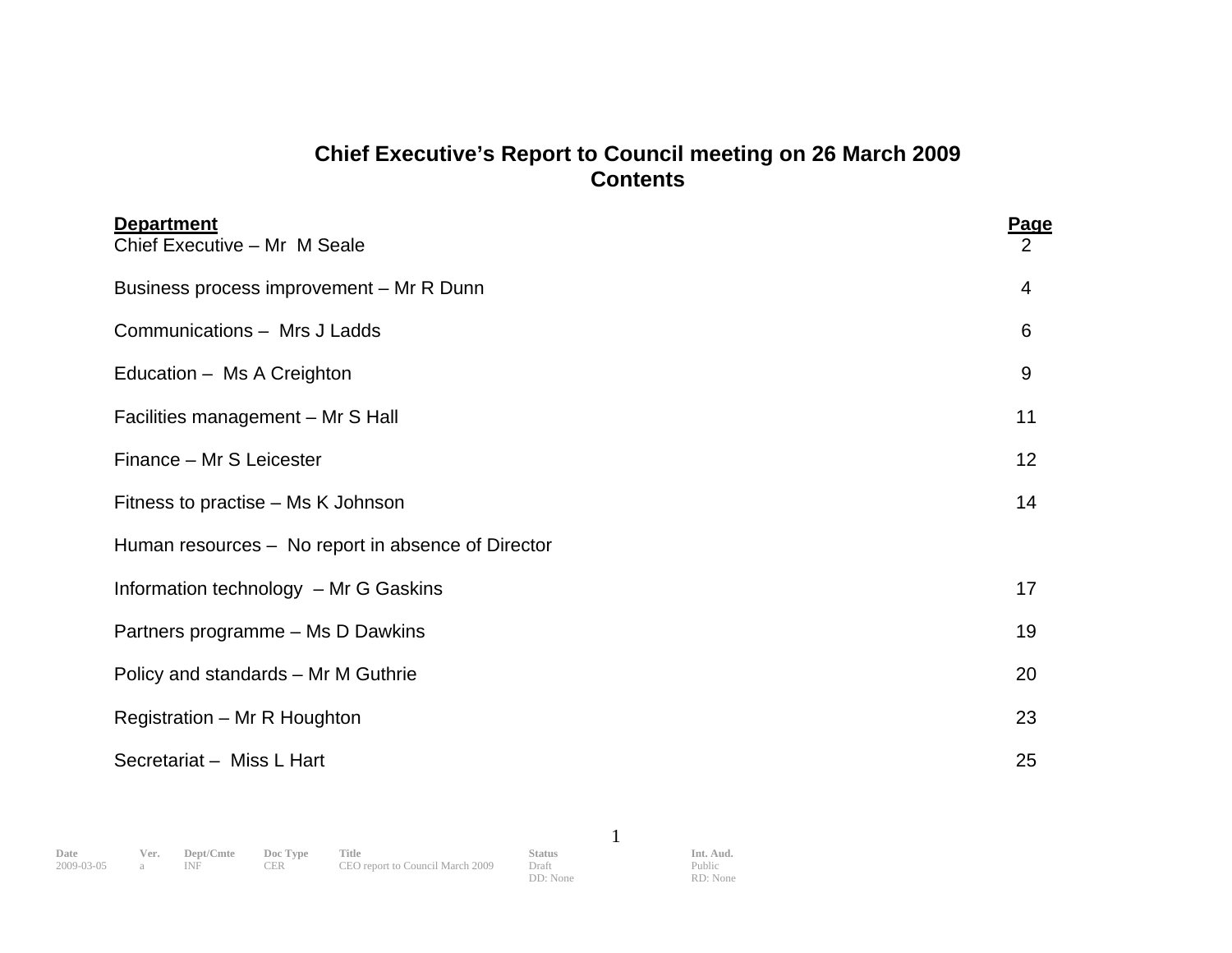| <b>Chief Executive - Mr Marc Seale</b>                 |          |                                                       |           |  |  |  |
|--------------------------------------------------------|----------|-------------------------------------------------------|-----------|--|--|--|
| 1. Completed meetings 1 December 2008 to 28 February   |          | <b>Chief Executives' steering group</b>               | 28 Jan    |  |  |  |
| 2009                                                   |          | 'Regulating quality' breakfast meeting                | 29 Jan    |  |  |  |
| Dept of Health Legislation Project Board               | 1 Dec    | Norwegian Registration Authority for Health Personnel | 30 Jan    |  |  |  |
| Society of Chiropodists & Podiatrists                  | 2 Dec    | <b>Medicines and Healthcare Products Regulatory</b>   | 5 Feb     |  |  |  |
| <b>Society of Perfusionists</b>                        | 3 Dec    | Agency                                                |           |  |  |  |
| <b>Pre-Hospital Emergency Care Council</b>             | 3 Dec    | Belfast visit: DHSSPS, NISCC, PSNI                    | 9 Feb     |  |  |  |
| Royal Pharmaceutical Society of Great Britain          | 3 Dec    | <b>Stiles Harold Williams</b>                         | 12 Feb    |  |  |  |
| <b>Institute of Biomedical Science</b>                 | 4 Dec    | Society of Radiographers                              | 12 Feb    |  |  |  |
| <b>Kingsley Napley</b>                                 | 5 Dec    | <b>GB Training</b>                                    | 13 Feb    |  |  |  |
| <b>PhysioFirst</b>                                     | 9 Dec    | <b>Association of Physicians' Assistants</b>          | 13 Feb    |  |  |  |
| <b>NHS Confederation reception</b>                     | 10 Dec   | <b>Robert Half Agency</b>                             | 16 Feb    |  |  |  |
| <b>CHRE Future of Regulation seminar</b>               | 12 Dec   | Brussels visit: John Bowis MEP + various agencies     | 17-19 Feb |  |  |  |
| <b>College of Operating Department Practitioners</b>   | 15 Dec   | CHRE (annual performance review)                      | 23 Feb    |  |  |  |
| <b>Institute of Biomedical Science</b>                 | 15 Dec   | Nursing and Midwifery Council parliamentary           | 24 Feb    |  |  |  |
| <b>Association for Perioperative Practice</b>          | 16 Dec   | reception                                             |           |  |  |  |
| <b>British Association of Art Therapists</b>           | 16 Dec   | <b>PKF</b>                                            | 25 Feb    |  |  |  |
| <b>Chief Executives steering group</b>                 | 16 Dec   | <b>General Social Care Council annual reception</b>   | 25 Feb    |  |  |  |
| <b>Digital Steps</b>                                   | 5 Jan    | <b>APM Group</b>                                      | 27 Feb    |  |  |  |
| <b>CLEAR</b>                                           | 8-10 Jan | <b>College of Psychoanalysts</b>                      | 27 Feb    |  |  |  |
| Dept of Health Legislation Project Board               | 14 Jan   |                                                       |           |  |  |  |
| <b>Listening Event - Craigavon</b>                     | 15 Jan   | 2. Scheduled meetings                                 |           |  |  |  |
| <b>Department of Health</b>                            | 16 Jan   | <b>Employer Event - Edinburgh</b>                     | 3 Mar     |  |  |  |
| <b>Baroness Masham</b>                                 | 20 Jan   | <b>CHRE</b> conference                                | 5 Mar     |  |  |  |
| <b>HUCBMS at Institute of Biomedical Science</b>       | 20 Jan   | <b>HPCB Spring 2009 meeting</b>                       | 6 Mar     |  |  |  |
| <b>Hearing Aid Council</b>                             | 21 Jan   | Listening Event - Croydon                             | 10 Mar    |  |  |  |
| <b>Registration Council for Clinical Physiologists</b> | 21 Jan   | Hearing Aid Council stakeholder event                 | 11 Mar    |  |  |  |
| <b>Earl Howe</b>                                       | 21 Jan   | <b>Listening Event - Upton Park</b>                   | 12 Mar    |  |  |  |
| <b>Department of Health</b>                            | 22 Jan   | <b>Department of Health</b>                           | 16 Mar    |  |  |  |
| <b>Department of Health</b>                            | 23 Jan   | <b>Listening Event - Brentford</b>                    | 17 Mar    |  |  |  |
| <b>Centre for Strategic Business Studies</b>           | 23 Jan   | Listening Event - Enfield                             | 19 Mar    |  |  |  |
| <b>Independent Practitioners Network</b>               | 27 Jan   | <b>EIPA</b> seminar                                   | 23-24 Mar |  |  |  |

2

DD: None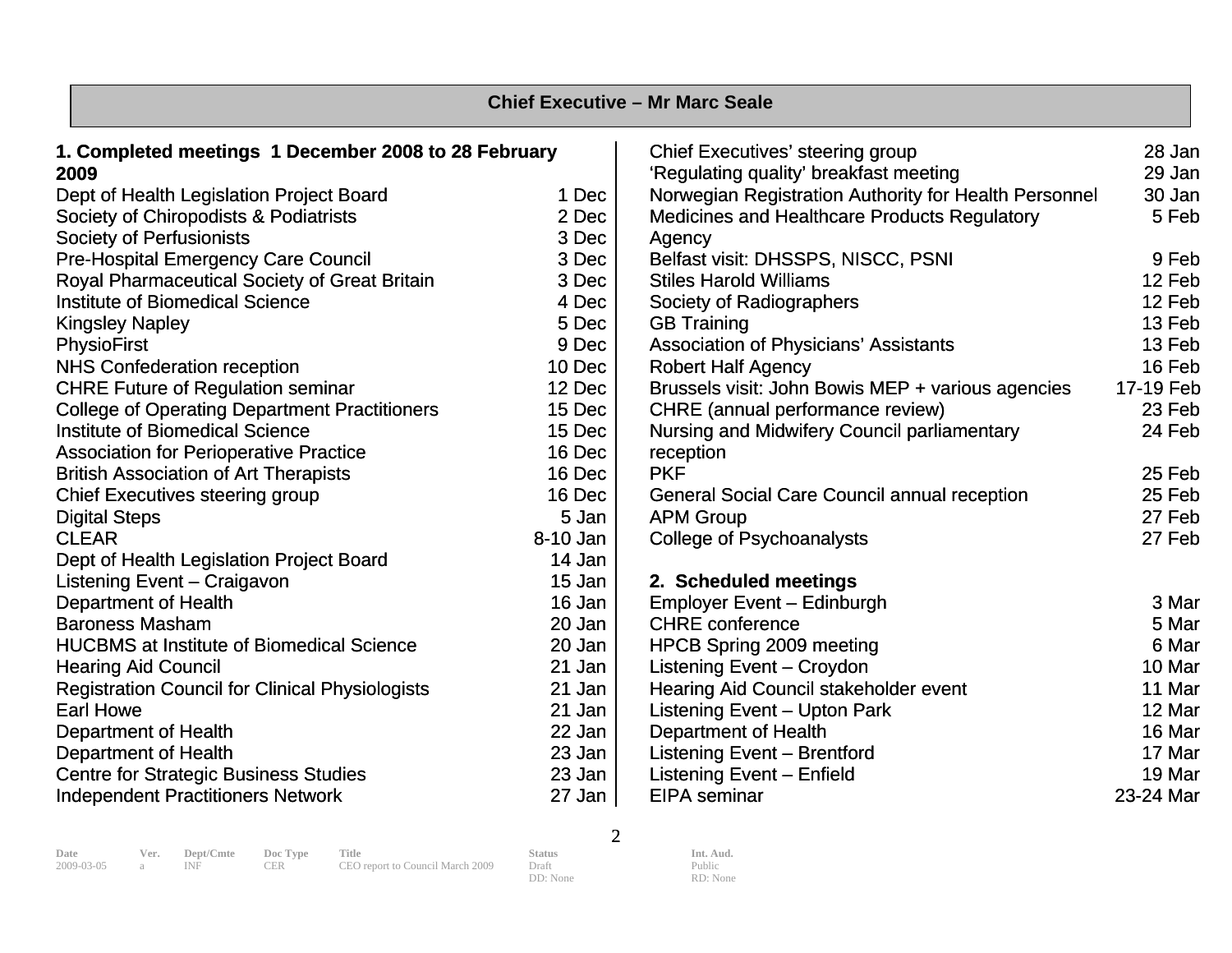| HPC parliamentary reception                     | 26 Mar   |
|-------------------------------------------------|----------|
| <b>British Psychological Society conference</b> | 3 April  |
| Royal Pharmaceutical Society of Great Britain   | 7 April  |
| Dept of Health Legislation Project Board        | 16 April |
| <b>CHRE</b> (new Council member inductions)     | 17 April |
| Scottish Govt White Paper Overarching           | 29 April |
| <b>Implementation Steering Group</b>            |          |
| Chief Executives steering group                 | 30 April |
| <b>NHS Education for Scotland</b>               | 5 May    |

**Date Ver. Dept/Cmte Doc Type Title Status Status Int. Aud.** 2009-03-05 a INF CER CEO report to Council March 2009 Draft Public CEO report to Council March 2009

3

DD: None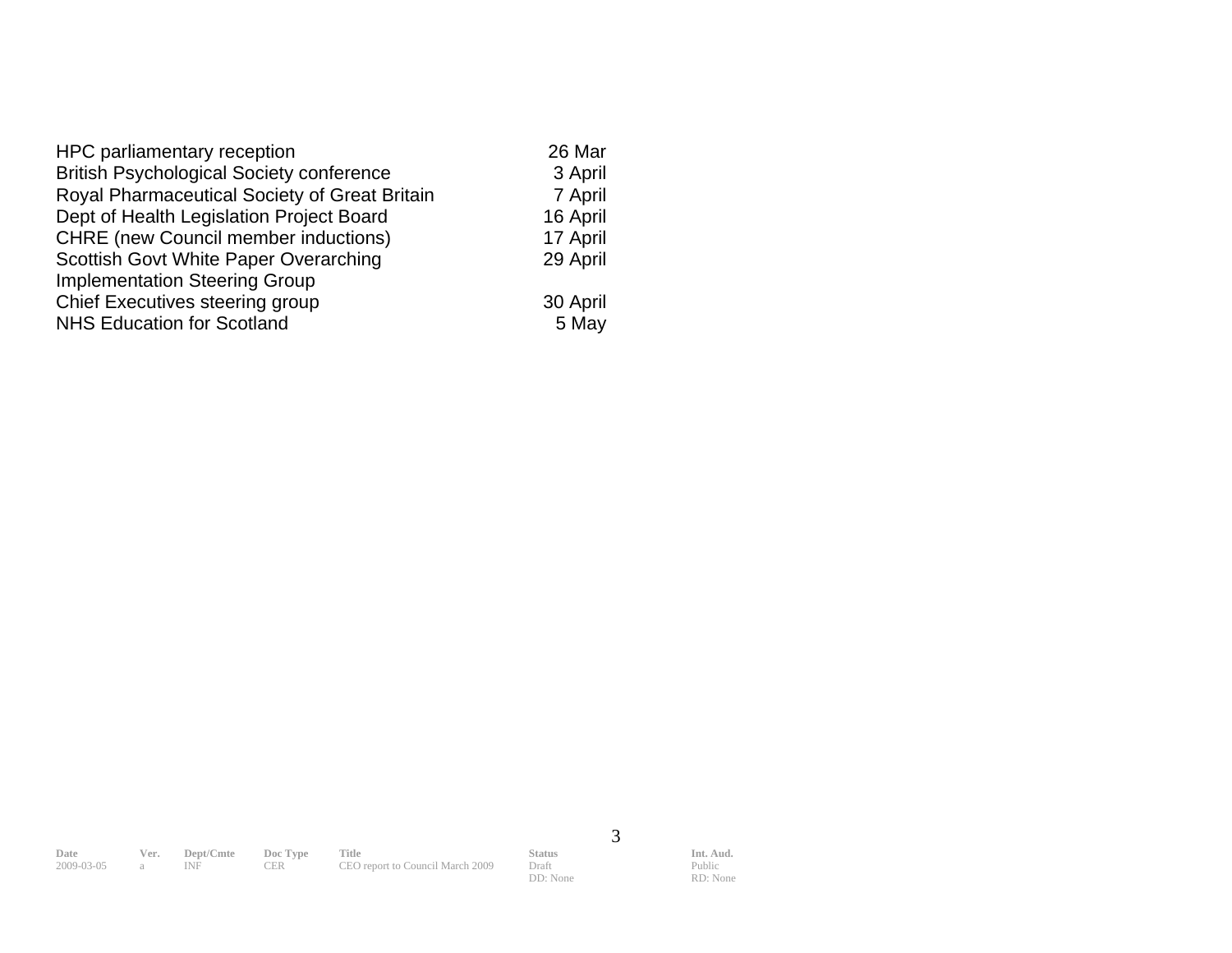# **1. Human Resources**

There are no changes.

#### **2. Quality Management System (QMS) review meetings and internal audits**

#### **QMS process updates**

Information and data security work across HPC is ongoing. The Poynter Review on the HMRC data loss has been analysed for lessons we may glean from the review process across government departments. The content is being discussed internally. Triangulation of responsibility for the various aspects of information security are being discussed.

The March all-employee meeting included a presentation "Response to the quality management system review 2008".

#### **BSI audit**

.

The next "external" BSI audit is scheduled for 28 April 2009. The October date is to be confirmed.

The Policy and Standards and Communications Departments have been internally audited. Entrance to the premises by security pass usage was audited, with very high take-up over a morning.

The following internal audits are to be completed in March

• Information Technology Department

The ISO 9001 standard is being updated worldwide and HPC will evaluate our existing 9001:2000 systems to change to 9001:2008 over the next few months.

# **3. Business continuity**

The disaster recovery / business continuity plan contact details are being updated on a monthly basis as usual.

A Registrations Department test occurred in late January with access to systems successfully obtained. The Communications Department is arranging a test. A Fitness to Practise Department test will be attempted with a small number of users if their work load allows. Details will be provided once testing has been completed.

The March all-employee meeting included a presentation "Disaster Recovery at HPC" updating the organisation on our latest practices.

#### **4. Information & data management**

We are evaluating the level of detail that internal resources can supply for statistical analysis of registrant data. External resources may be applied to build our capability in this area. Additional insurance cover for data protection at the paper archive, is still being assessed.. This insurance also provides additional protection for the traditional "IT" based information.

The archive stakeholder group have examined the responses as part of the decision making process. One preferred supplier has been located. Contract negotiation is ongoing.

A view will be taken of security and cost to determine the winner of the tender process.

**Date Ver. Dept/Cmte Doc Type Title Status Status Int. Aud.** 2009-03-05 a INF CER CEO report to Council March 2009 Draft Public Public CEO report to Council March 2009 Draft

4

DD: None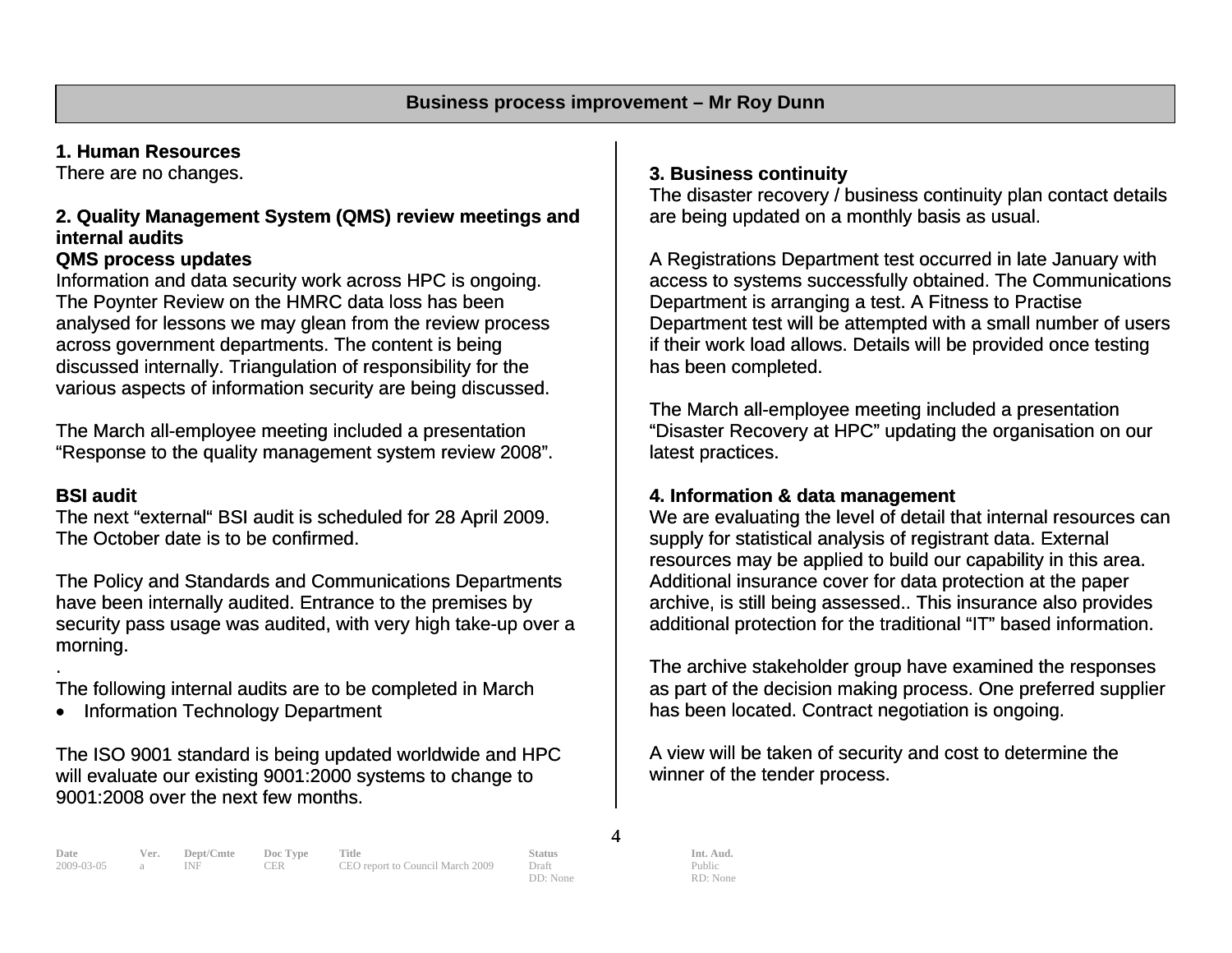#### **5. Risk Register**

The ongoing maintenance of the HPC Risk Register has been transferred to the Operations Directorate.

The format of the Register has been updated to increase the range of the scales for impact = significance and likelihood =  $probability.$  Impact x likelihood = risk score

The risk register will continue to be updated twice yearly by the risk owners.

2009-03-05 a INF

**Date Ver. Dept/Cmte Doc Type Title Status Status Int. Aud.** 2009-03-05 a INF CER CEO report to Council March 2009 Draft Public Public

DD: None

5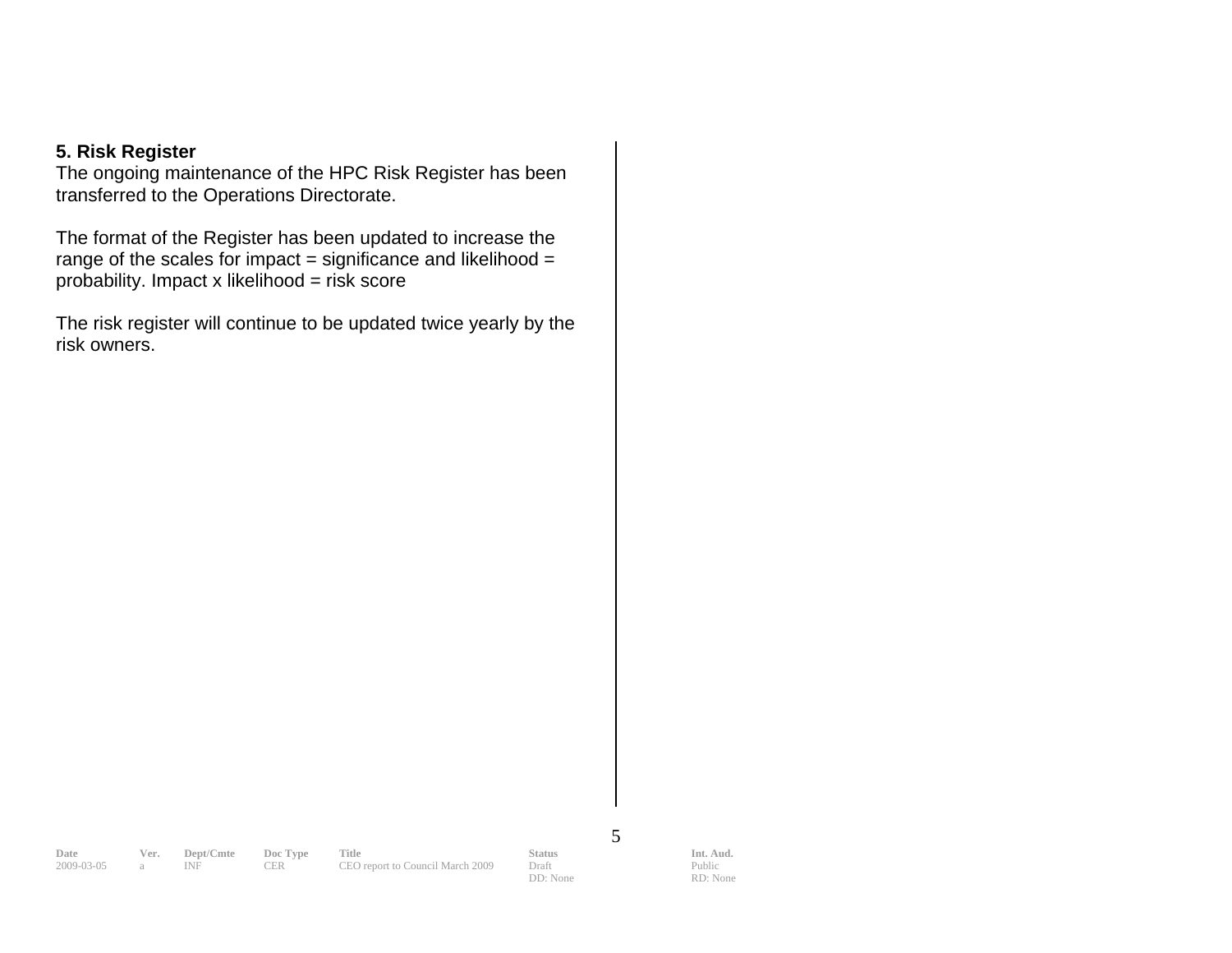#### **1. Media and campaigns**

Press coverage for the HPC has increased significantly over the last year with more journalists and newswire agencies attending fitness to practise hearings. Professional body coverage has also increased with numerous articles on renewals and the roll out of the online authentication for registrants. All press releases can be viewed on the HPC website in the media and events section and news coverage is uploaded to the Council extranet.

The 'Be healthwise' campaign to increase awareness of the HPC among older people was launched in November 2008 at the National Care Forum (a network of residential and care providers). We also attended the English Community Care Association (network of independent care homes) annual conference and will have a presence at the National Care Show in March 2009 as well as others conferences aimed at older people care providers across the UK in the coming months.

We have written to 22,000 care homes across the UK with information for managers and are now focusing on a regional media campaign based on case studies which have been developed with registrants and the older people they care for.

At the start of December we embarked on the HPC's first joint media campaign with a professional body, the British Dietetic Association (BDA). The aim was to raise awareness of the protected title of "dietitian" and the importance of using a registered health professional. As a result of the campaign, we received coverage in regional and national press as well as regional radio. We also still have interest from BBC's 'The One

Show', women's weeklies 'Bella' and 'Best' magazines as well as The Sun newspaper.

We continue to feature a series of information adverts in the Yellow Pages (physiotherapy and chiropody sections) and on Yell.com (physiotherapy, chiropody and dietitian sections) as well as adwords on Google.

In January we undertook a second distribution (in this financial year) of public information leaflets and posters to the 6,000 largest GP surgeries across the UK. We are also mailed our public information leaflets and posters to Patient Advisory and Liaison Managers, Health Councils, 1,500 Numark pharmacies and 1000 independent pharmacies across the UK.

We have also written to GP practice managers enclosing our referrers guide asking them to raise awareness amongst their GPs and let them know that they should be aware of the regulated professions when they refer their patients to one.

#### **2. Public affairs and stakeholder communications**

Part of our ongoing work and communication with professional bodies includes annual meetings at the HPC with the President, Chief Executive, Director of Operations and Public Affairs Manager. These included:

- The Institute of Biomedical Science (IBMS)
- The Chartered Society of Physiotherapy (CSP)
- The Society of Chiropody and Podiatry
- The College of Operating Department Practitioners (CODP)
- The Association for Perioperative Practice (AfPP)
- The British Association of Art Therapists (BAAT)

| Date             | Ver. Dept/Cmte Doc Type Title |            |                                  | <b>Status</b> | Int. Aud. |
|------------------|-------------------------------|------------|----------------------------------|---------------|-----------|
| 2009-03-05 a INF |                               | <b>CER</b> | CEO report to Council March 2009 | Draft         | Public    |
|                  |                               |            |                                  |               |           |

6

DD: None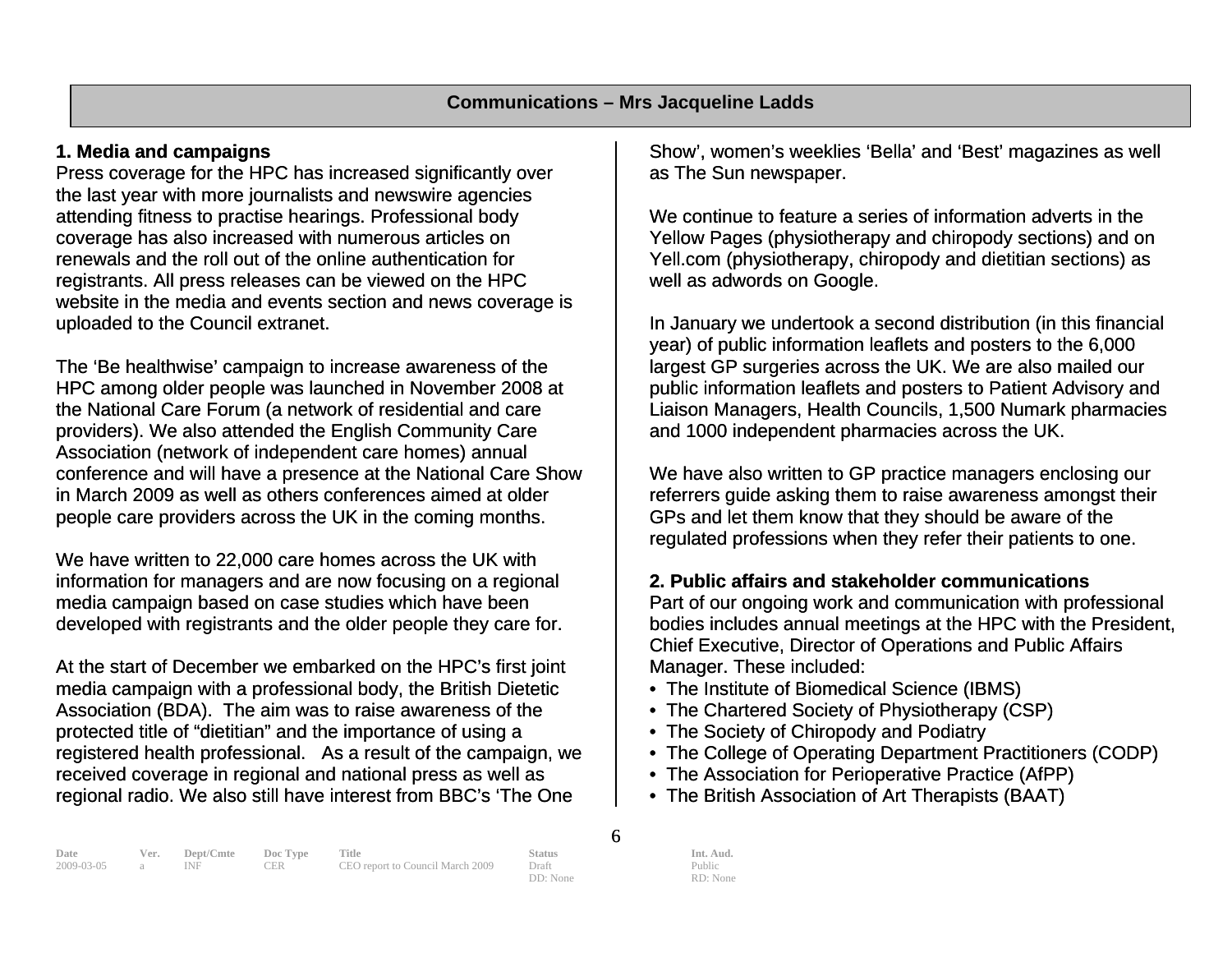• Society of Radiographers (SoR)

The second series of Employer Events for human resources and service managers has drawn to a close, with feedback being overwhelmingly positive. Over 300 delegates attended the events held in London, Cardiff, Leeds, Belfast and Edinburgh. The format for the events has been improved with more interactive workshops held on continuing professional development and fitness to practise, along with a presentation about the HPC and future developments.

Other exciting news is that the HPC has been accepted to exhibit in the Upper Westminster Waiting Halls for the week of 23 March 2009. The timing is crucial with the section 60 legislation relating to the onboarding of psychologists and the changes to our Council going through Parliament about this time. We will also be hosting a reception in Parliament for our key stakeholders to link in with the exhibition. The Minister for Health Services, Ben Bradshaw MP, has kindly agreed to open the reception.

#### **3. Events**

The Events Manager continues to be extremely busy and in addition to the activities listed below has managed events listed in other sections of this report, particularly Employer Events, conferences and exhibitions linked to the 'Be healthwise' campaign and employee events.

Since the last report, the HPC has attended and exhibited at the following event:

• Health and Wellbeing at Work

Forthcoming annual conferences and exhibitions include:

- British Association of Prosthetists and Orthotists
- Royal College of Speech and Language Therapists
- British Psychological Association
- Naidex

The Listening Events in Northern Ireland in January 2009 went well and the Greater London Listening Events which will take place in March are booking well.

#### **4. Publications**

Since the last report, the Publications Manager has been working on the following.

- Fitness to practise annual report 2008, published February 2009
- Approval process supplementary information for education providers, to be published March 2009
- Making a complaint about a training or education programme, to be published March 2009
- HPC In Focus 21, published Friday 6 February 2009
- Preparation for HPC In Focus 22, to be published Friday 3 April 2009
- HPC Update (all-employee newsletter), published Monday 2 March 2009
- Revision of the public information materials, publication due March/April 2009
- Display materials for the Westminster exhibition, Monday 23 to Friday 27 March 2009

Public RD: None

7

**Date Ver. Dept/Cmte Doc Type Title Status Status Int. Aud.**<br>
2009-03-05 a INF CER CEO report to Council March 2009 Draft Public Public

2009-03-05 a INF CER CEO report to Council March 2009 Draft

DD: None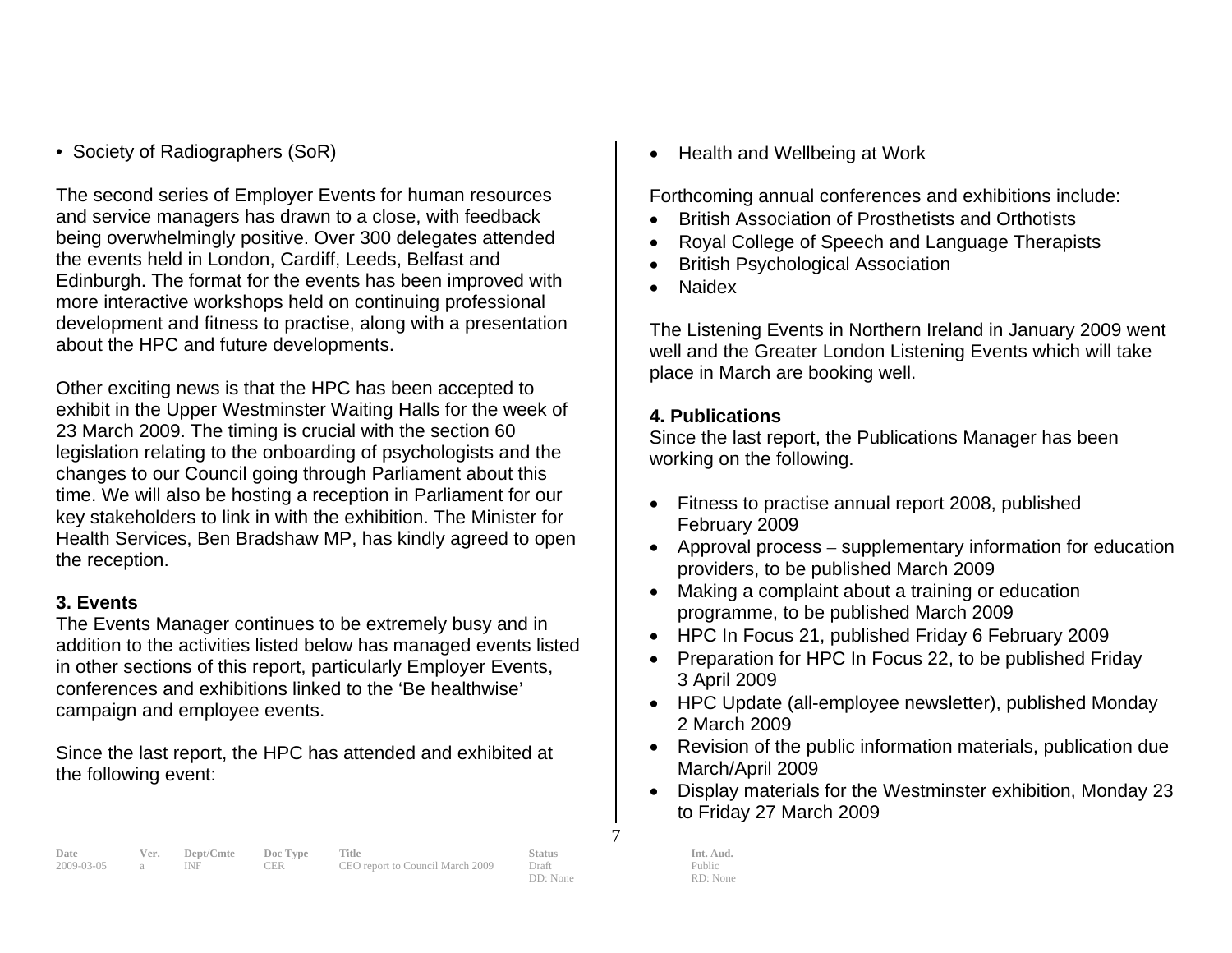# **5. Communications support for organisational activities**

**CPD**: the programme of talks and workshops are now booked until July 2009 with several extended tours of the home countries planned. There have now been more than 130 talks delivered to over 8,000 registrants across the UK. Development work to make the CPD dvd available on the website has commenced and it is anticipated this will be completed by Spring 2009.

**Registration and renewals**: the Department has supported the Registrations Department in the renewals process through a range of activities including articles in relevant journals, active contact with professional bodies and a series of communications with service managers. This work supported the reduction in the number of ODPs lapsing from the Register in 2008. It is intended to develop this communications programme for all professions renewing in 2009.

**Web:** A new 'online information pack request' facility has also been designed and is currently under construction, this will allow users to order public information material via the website.

The web manager continues to work closely with all departments across the organisation to ensure their online needs are met. Such collaborative work includes the reviewing and updating of guidance for registrant and applicants, the creation of a new section for 'aspirant groups', the restructuring of accessibility information, and the on-going development of education provider and approved programme information.

#### **6. Employee update**

Daniel Knight joined the team as administrator on Monday 5 January and Lauren Swann has joined the team as Communications Officer for a three month period.

8

DD: None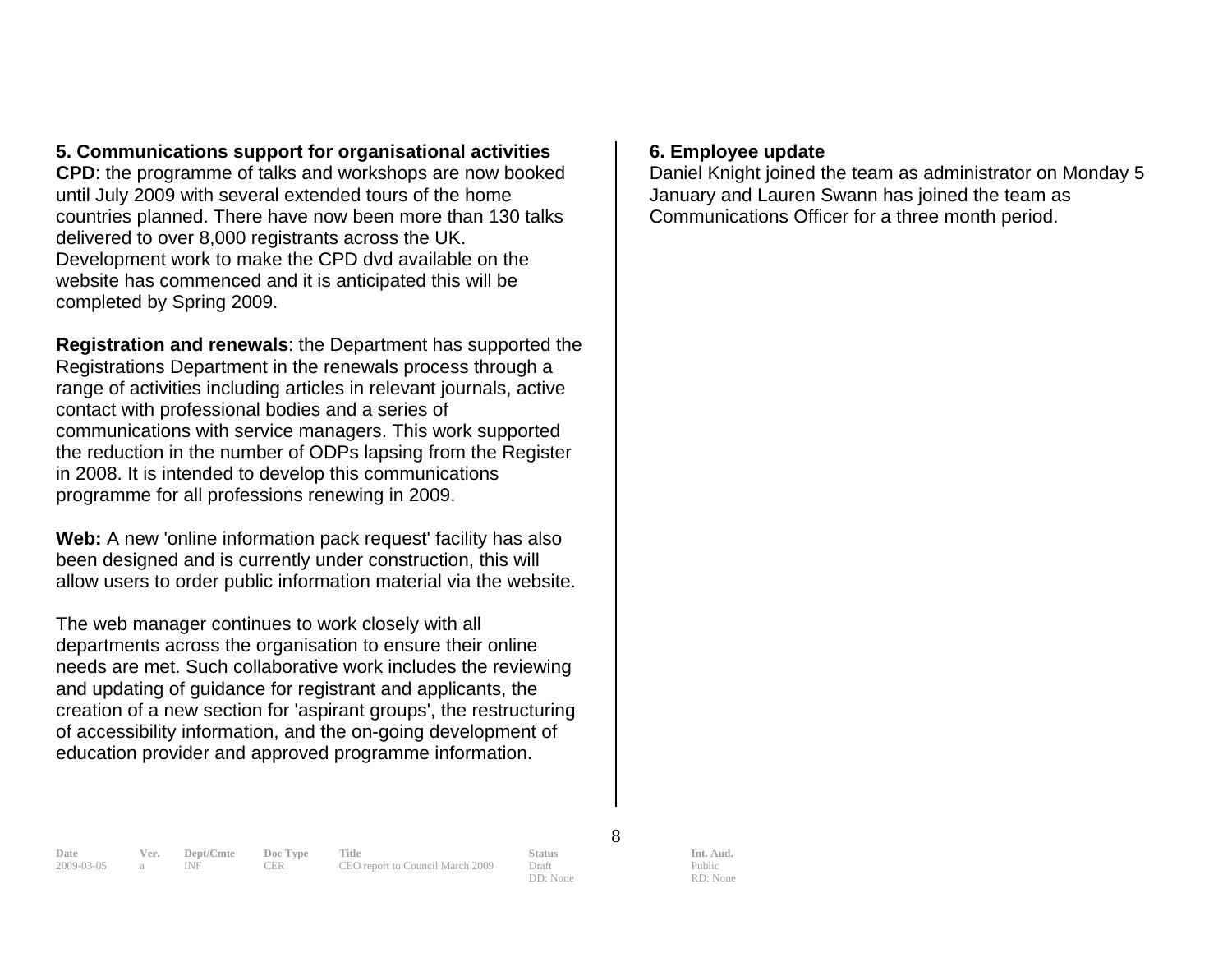#### **1. Approval process**

The Department has 38 visits scheduled for this academic year (Sept 08 – July 09), covering 87 programmes. This includes 6 multi-professional visits. The schedule is now closed from this academic year, as we require six months notice.

| <b>Month</b>  | <b>Visits</b>  | <b>Programmes to be visited</b> |
|---------------|----------------|---------------------------------|
| Sep-08        |                |                                 |
| Oct-08        | 5              | 9                               |
| <b>Nov-08</b> |                |                                 |
| Dec-08        |                |                                 |
| Jan-09        | 4              | 5                               |
| Feb-09        | $\overline{2}$ | $\overline{2}$                  |
| Mar-09        | $\overline{2}$ | 12                              |
| Apr-09        | 6              | 12                              |
| May-09        |                | 28                              |
| <b>Jun-09</b> | 6              |                                 |
| <b>Jul-09</b> |                |                                 |
| Aug-09        |                |                                 |



#### **2. Annual monitoring process**

The Department is in the middle of its peak of annual monitoring work. The tables below provide a summary of the submissions received to date.

| <b>Audit submissions</b> |                                             |                                             |                               |  |  |  |
|--------------------------|---------------------------------------------|---------------------------------------------|-------------------------------|--|--|--|
| Deadline*                | <b>Expected</b><br>number of<br>submissions | <b>Number of</b><br>submissions<br>received | Number of late<br>submissions |  |  |  |
| Jan-09                   | 71                                          | 70                                          |                               |  |  |  |
| Feb-09                   | 37                                          | 15                                          | 22                            |  |  |  |
| Mar-09                   | 38                                          |                                             |                               |  |  |  |
| Apr-09                   | 18                                          | $\overline{2}$                              |                               |  |  |  |
| May-09                   |                                             |                                             |                               |  |  |  |
| <b>Jun-09</b>            |                                             |                                             |                               |  |  |  |
| <b>Jul-09</b>            | 11                                          |                                             |                               |  |  |  |
| Aug-09                   |                                             |                                             |                               |  |  |  |

\* The expected submission dates from education providers are at the end of each month.

Two annual monitoring assessment days were held in February 2009 to consider submissions received to date. Further annual monitoring assessment days are planned in March, April a nd May.

 $\mathbf{Q}$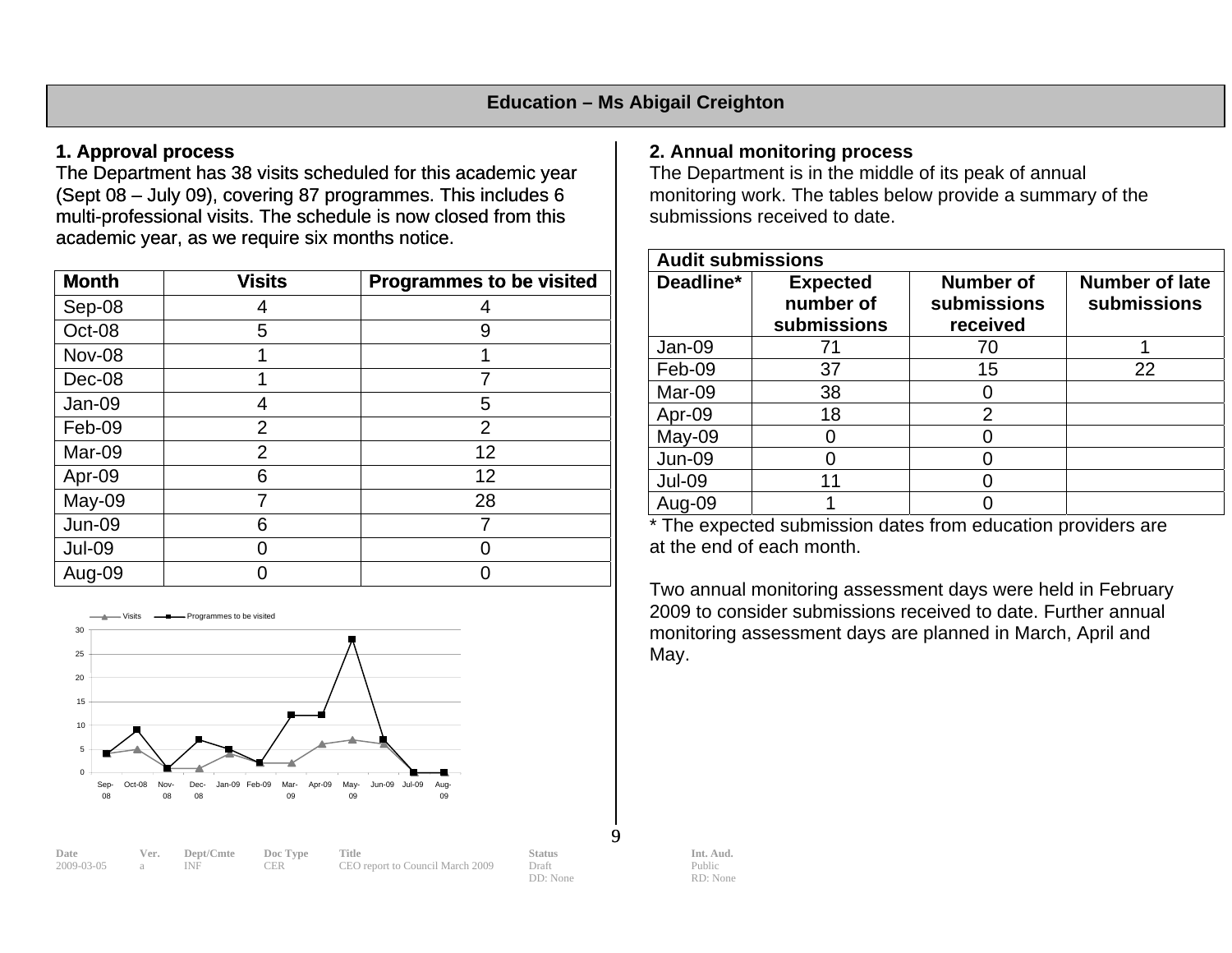| <b>Declarations forms</b> |                                             |                                             |                                      |  |  |  |
|---------------------------|---------------------------------------------|---------------------------------------------|--------------------------------------|--|--|--|
| Deadline*                 | <b>Expected</b><br>number of<br>submissions | <b>Number of</b><br>submissions<br>received | <b>Number of late</b><br>submissions |  |  |  |
| Jan-09                    | 65                                          | 69                                          |                                      |  |  |  |
| Feb-09                    | 54                                          | 5                                           | 10                                   |  |  |  |
| Mar-09                    | 41                                          | 17                                          |                                      |  |  |  |
| Apr-09                    | 13                                          | 5                                           |                                      |  |  |  |
| May-09                    | 2                                           |                                             |                                      |  |  |  |
| <b>Jun-09</b>             |                                             |                                             |                                      |  |  |  |

\* The expected submission dates from education providers are at the end of each month.

#### **3. Major chan ge process**

The Department has received 48 major change submissions since the start of the academic year. These submissions cover 97 programmes. The table below shows the total number of submissions which have gone entered the major change proc ess.

| <b>Month</b>  | <b>Submissions</b> | <b>Programmes considered</b><br>as part of submission |
|---------------|--------------------|-------------------------------------------------------|
| Sep-08        | 10                 |                                                       |
| Oct-08        |                    | 22                                                    |
| <b>Nov-08</b> |                    |                                                       |
| Dec-08        |                    | 18                                                    |
| Jan-09        |                    | 13                                                    |
| Feb-09        | 10                 | 19                                                    |

T he table below shows which result of the notification stage of the major change process. Nearly 50% have been filtered out and directed to the approval or annual monitoring process.

| <b>Process</b>                        | <b>Number of</b><br>programmes |
|---------------------------------------|--------------------------------|
| Referred to annual monitoring process |                                |
| Referred to approval process          | 21                             |
| Retained in major change process      | 51                             |
| Withdrawn                             |                                |
| Pending decision                      | 17                             |

#### **4. Employees**

The Department has successfully recruited to a number of positions in late 2008/early 2009. Anne Shomefun and Brendon Edmonds have taken up Education Officer posit ions. Two new Education Officer are due to join the Department in mid March 2009. This has taken the Department total head-count from ten to twelve.

# **keholders 5. Liaison with sta**

Members of the Department have met the following groups over the last few months;

- Professional, Statutory & Regulatory Body Forum (Facilitated by the Quality Assurance Agency & UK Interprofessional Group);
- PMETB;
- Education and training of staff in the UK health services working group meeting;
- British Psychological Society; and
- Education Inter-regulatory Group.

| late     |  |  |
|----------|--|--|
| nnn na n |  |  |

**Date Ver. Dept/Cmte Doc Type Title Status Status Int. Aud.**<br>
2009-03-05 a INF CER CEO report to Council March 2009 Draft Public Public 2009-03-05 a INF CER CEO report to Council March 2009 Draft

DD: None

10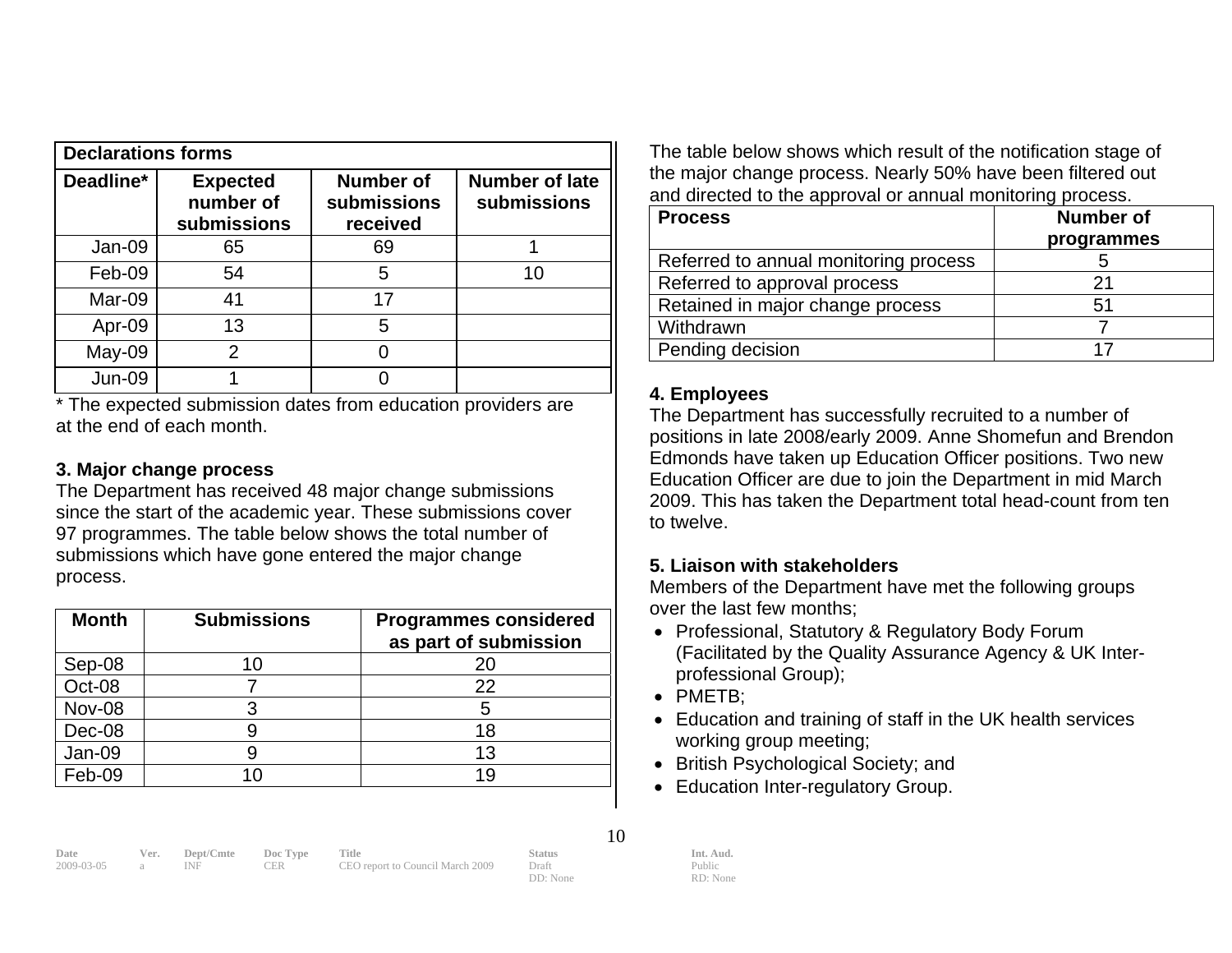#### **1. Employees**

Manager. Services provided include reception, building There are six permanent employees including the Facilities maintenance, postroom, catering, health & safety, insurance and building project management.

#### **2. 22-26 Stannary Street Building Project**

negotiated on HPC's behalf by Davis Langdon, cost consultants and quantity surveyors for the project. both planning and is project is currently being tendered. Tenders were due back with our consultants on 9 March 2009. Subject to due diligence and interviews with the contractors, it is anticipated that the contract will be let by 23 March with start date within the first two weeks of April. The final invoice value for Phase 1 works is still being building control assent has been obtained for Phase 2 and this

11

**Date Ver. Dept/Cmte Doc Type Title Status Status Int. Aud.**<br>
2009-03-05 a INF CER CEO report to Council March 2009 Draft Public Public

CEO report to Council March 2009 Draft DD: None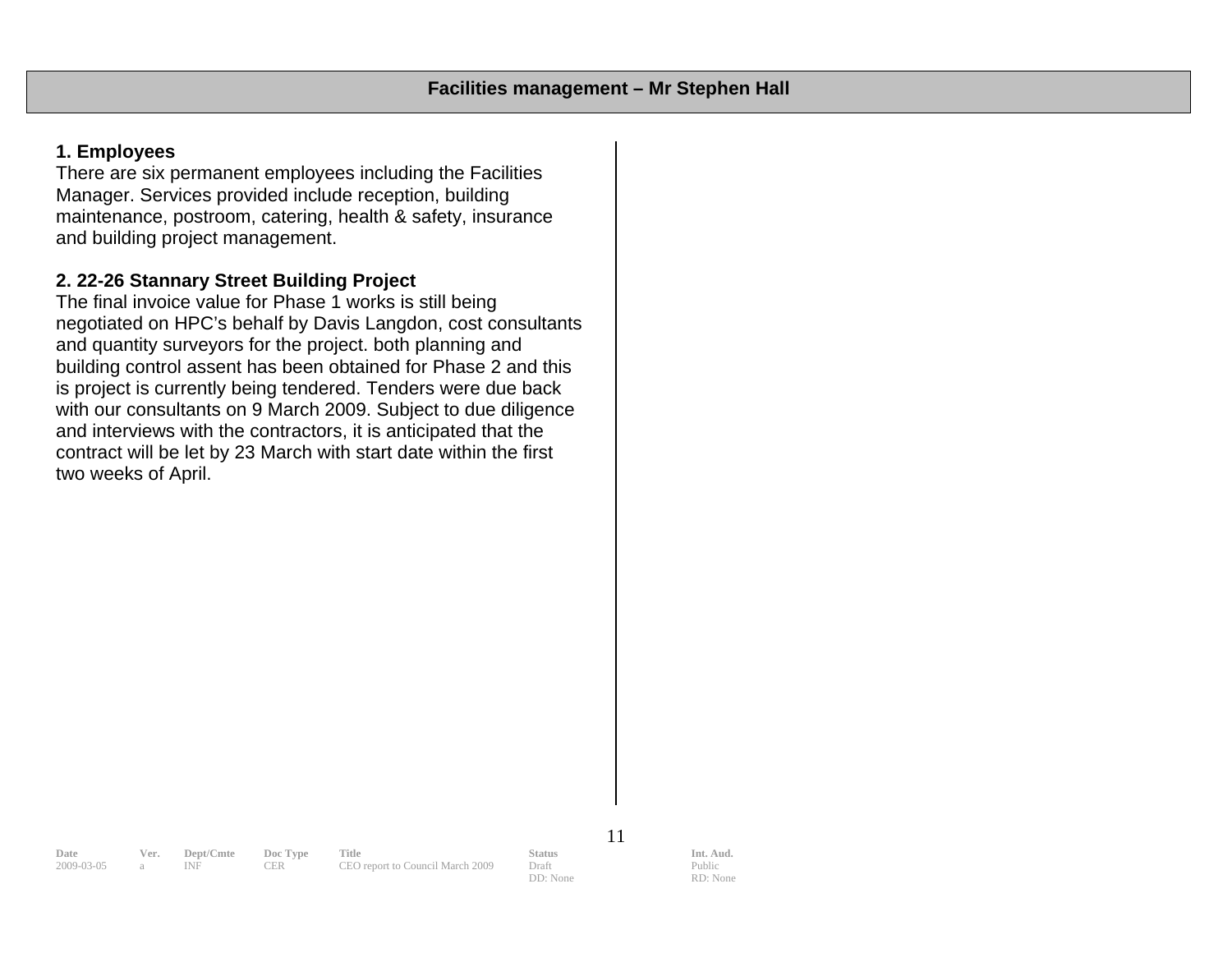#### **1. General**

produced the January management accounts and is currently Since the last Council meeting, the Finance Department has preparing the February management accounts.

#### **. Supplier payments 2.**

At the end of January, at least 96% by value of the £590k creditor payments (January Aged Creditor Listing) were in the 30 days or less category. Usually the percentage is around 98%. FM Restorations Ltd billed prematurely for Stannary Street façade repairs relative to progress completed.

# **3. Fee adjustments and income receipts handling**

debit cancellations and amendments against a twoday backlog ayments/refunds against a two day backlog target and no payments/refunds against a two day backlog target and no<br>backlog on mid-cycle lapsing of registrants. The banking of registrant cheques is up-to-date and there is a halfday backlog on credit-card reconciliations against a twoday backlog target. At 5 March, there was a halfday backlog in registrant direct target. We had a zero day processing backlog on rejected

# **. Income collection cycle 4**

Direct debit collections of registrants' fees (cover 83% of registrants) are done by the Finance Department, with collections made two months in advance. Occupational herapist and physiotherapist collections occurred in early t March. Arts therapist, biomedical scientist and ODP collections are scheduled for early April. Most of the income comprises renewal fees collected.

# **. Funds under management 5**

At 3 March, the Business Reserve account balance was £263k, earning an interest rate of 0.125% per annum. £4.4M was invested in the NatWest Special Interest-bearing Account (SIBA) on a rolling monthly basis, earning 1% per annum and £1.5M in Barclays money market earning 1.82% for 6 months. Refer separate paper proposing to transfer £1.5M from Natwest to a Lloyds money market account. The value of the HPC's investment portfolio (excluding £217k portfolio cash) at the end of February was £1.25M. The investment portfolio value including cash was £1.47M. This compares with £1.85M at 28 February 2008. Regarding the Reserves Policy, three average 2008/09 budgeted months of operating expenses totalled £3.37M. At the end of January, the sum of Investments and working capital totalled £5.01M.

# **6. Pensions**

In February, there were 55 active members in the Friends Provident Scheme and no active members in the Capita Flexiplan Scheme, excluding the 6 "notional" members. Note there are also approximately 26 ex-employees (CPSM & HPC employees during 1994-07) who have money remaining in the Flexiplan scheme.

# **7. Employee training and levels**

There are seven full-time permanent employees in the Department with one additional permanent post to be filled, that of a Management Accountant. Temporary employees are periodically hired to cover for member of the Department on annual or sickleave and to help achieve the Department's service level targets.

**Date Ver. Dept/Cmte Doc Type Title Status Status Int. Aud.** 2009-03-05 a INF CER CEO report to Council March 2009 Draft Public Public 2009-03-05 a INF CER CEO report to Council March 2009 Draft

12

DD: None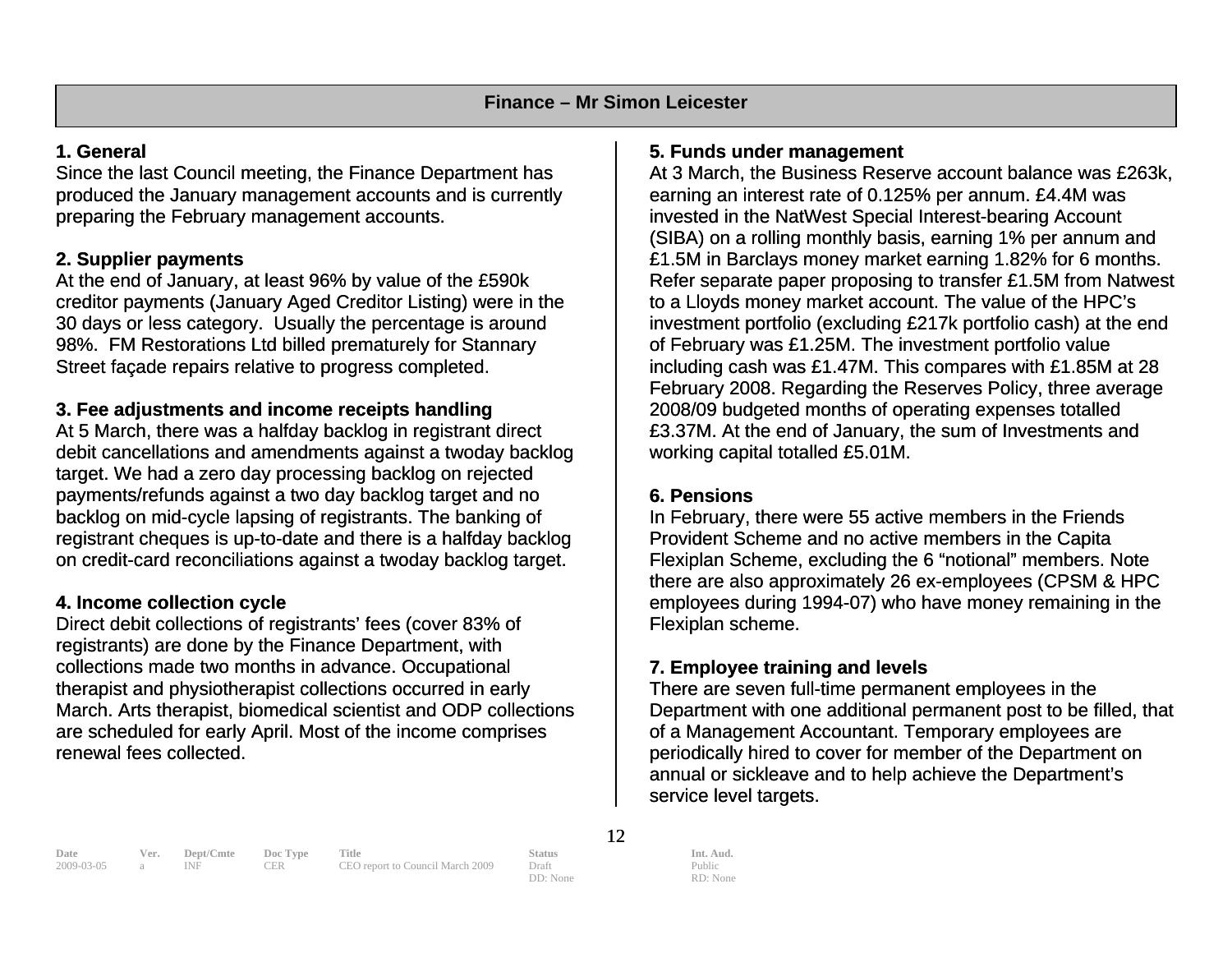# **nt financial projects/issues (next few months) 8. Significa**

- Complete the annual budget process for 2009-2010
- PRS system audit by PKF
- Prepare year end management and statutory accounts, including an updated premises valuation in March
- Prepare the financial systems and processes for the introduction of IFRS
- Complete the fees project for the 1 April 2009 launch

13

**Date Ver. Dept/Cmte Doc Type Title Status Status Int. Aud.** 2009-03-05 a INF CER CEO report to Council March 2009 Draft Public Public 2009 a INF CER CEO report to Council March 2009

DD: None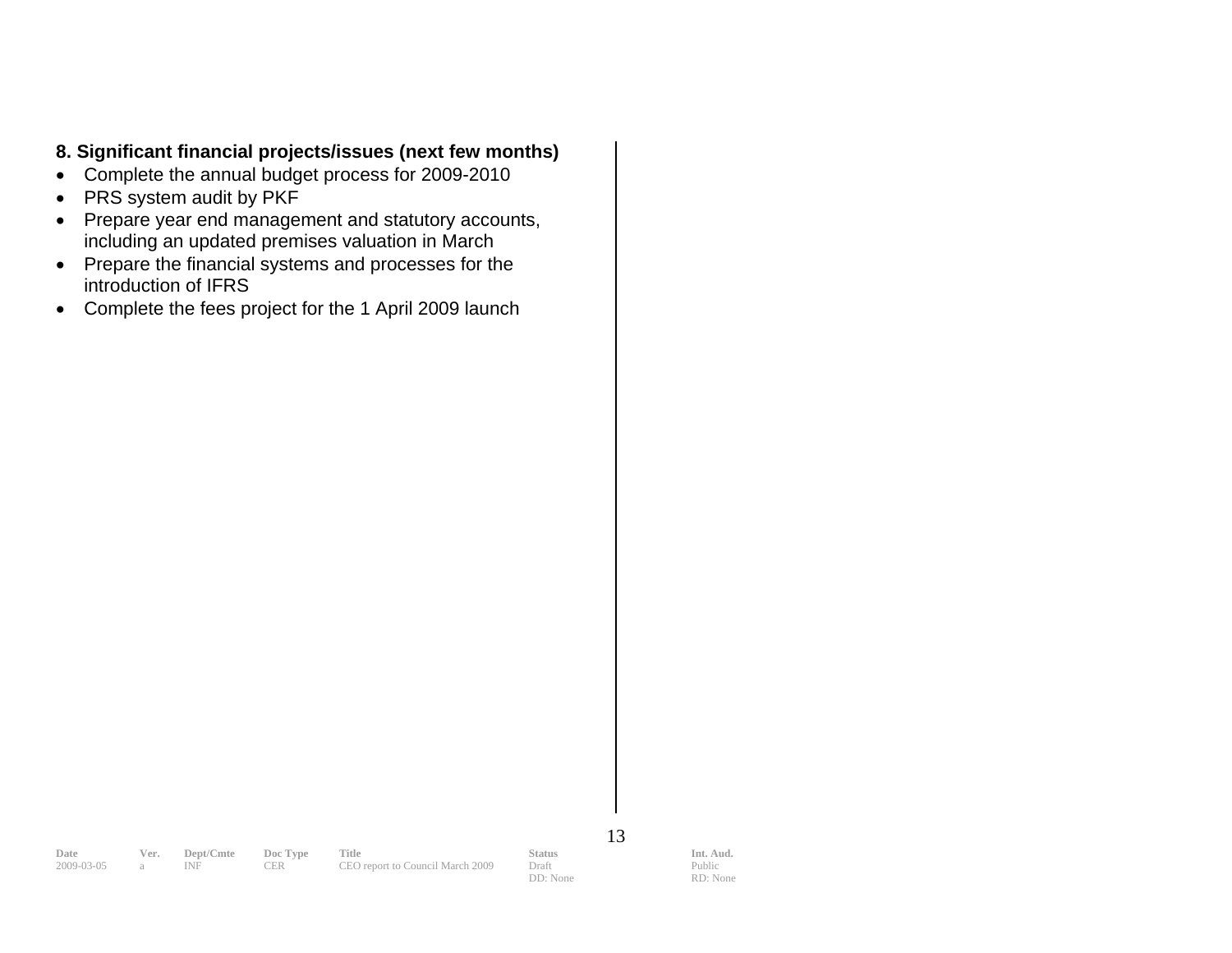# **1. Decisions**

**Struck off** 

Ernest Doidge, paramedic – convictions for taking indecent photographs of children

Balvinder Degan, biomedical scientist – deliberately providing false information to employer

Katrina Dickson, chiropodist – poor clinical practice

Colin Barton, operating department practitioner – conviction for rape

Simon Whitworth, operating department practitioner – multiple convictions

Julian Bedford, paramedic – failure to provide a sample

Hoong F Cheng, biomedical scientist – conviction for money laundering l

Paul Corderoy, paramedic – conditional discharge for using hreatening, abusive or insulting words or behaviour and t possessing an offensive weapon

William Cunningham, paramedic – falsified qualifications Sarah Dugdale Pointon, speech and language therapist – failure to provide adequate treatment and unprofessional behaviour

Robert Kane, paramedic – attended work under the influence of alcohol

Sarah Leeson, dietitian – record keeping

Simon Mason, paramedic – accessed inappropriate websites in the workplace

Samuel McBride, physiotherapist – determination by another egulator r

Laurence Taylor Hill, occupational therapist – failure to meet the Standards of Proficiency

Vasuki Thirunavukkarasu, radiographer – failure to meet standards of proficiency, unsafe practice relating to x-ray and not obeying management instructions Zoe Gaten, dietitian – poor patient care Andrew Sandeman Craik, operating department practitioner – patient care, scope of practice Maureen McGinn, speech and language therapist – clinical decision making and record keeping Benedict Ciappara, occupational therapist – failed in duty of care Judith Roper, physiotherapist – unauthorised absences, excessive personal calls on trust telephones, poor record keeping Paula Eales, speech and language therapist – attended work under the influence of alcohol

# **Suspended**

Ann Dickinson, radiographer – took unauthorised and wrong xrays

Owen Starkey, paramedic – conviction for driving with excess alcohol

Bethan Riley, chiropodist – determination by another regulator Coobayrananden Thancanmootoo, paramedic – failed to provide adequate patient care Sharyn Scott, radiographer – health

Rosalind Dixon, paramedic – poor patient care

# **Conditions of practice**

Augustine Adu-Amankwah, physiotherapist – poor patient assessment and clinical reasoning

**Date Ver. Dept/Cmte Doc Type Title Status Status Int. Aud.**<br>
2009-03-05 a INF CER CEO report to Council March 2009 Draft Public Public 2009-03-05 a INF CER CEO report to Council March 2009 Draft

14

DD: None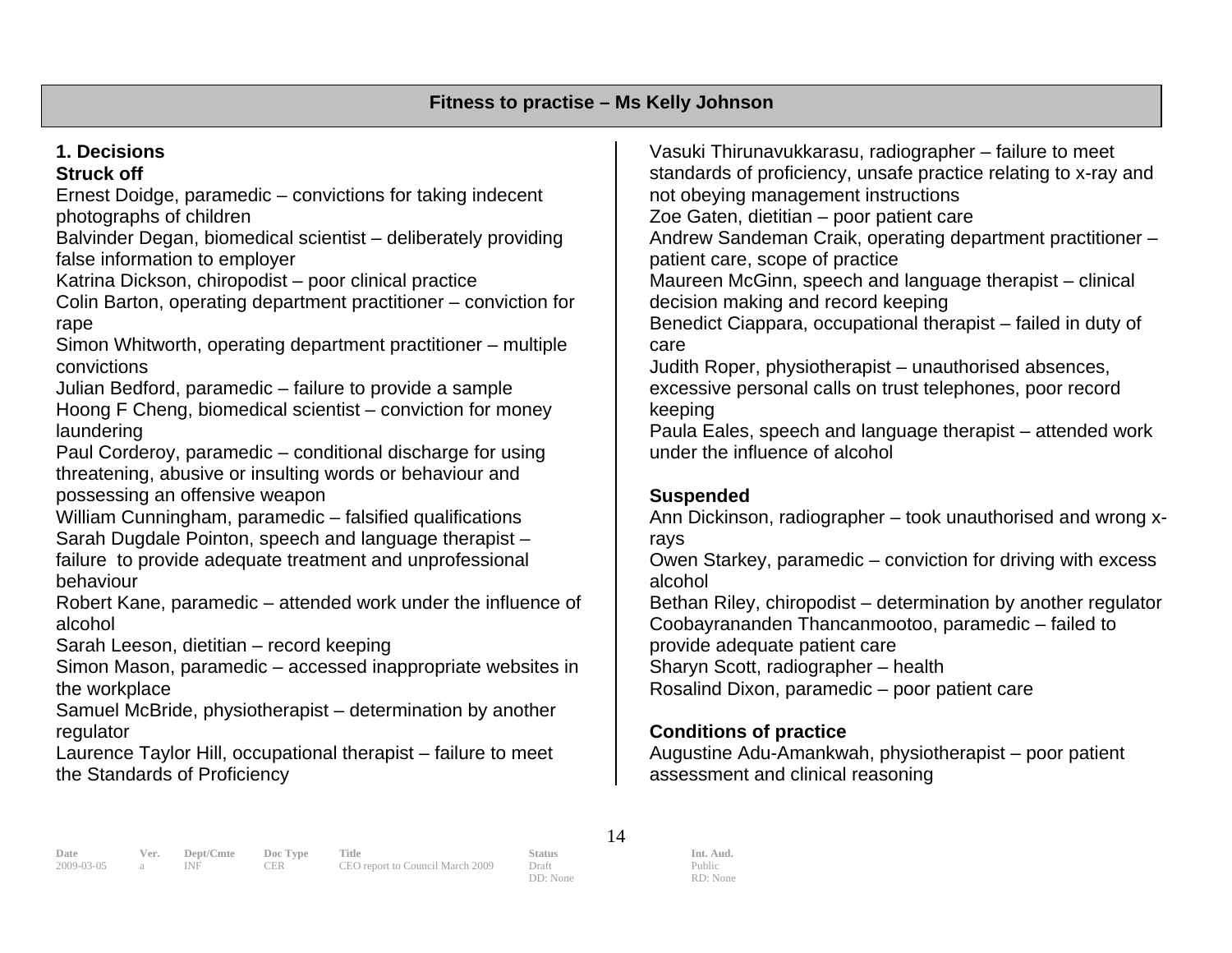Thomas Houghton, physiotherapist – inadequate patient assessment

Barbara Everest, radiographer – failure to observe safety checks

Daniel Gnanadurai, physiotherapist – failure to meet Standards of Proficiency

Carole Walters, occupational therapist – health

Amin Sain, Chiropodist – acting beyond scope of practice and inappropriate website content

#### **Caution**

Jane Heyer, physiotherapist – conviction for theft Abigail Asimonye, radiographer – determination by another

regulator

David Judd, biomedical scientist – consumed alcohol whilst on duty

Graham Povey, paramedic – conviction for driving with excess alcohol

Nigel Bondswell, physiotherapist – convictions for common assault

Paul Lee, paramedic – convictions for theft and motoring offences

Barbara Ferraro, radiographer – breach of confidentiality

# **Adjourned/part heard**

20 cases were adjourned/part heard between December and February

# **Not well-founded**

7 cases were not well founded between December and February

# **No further action**

No further action was taken in one case between December and February

# **2. High Court appeals**

decision of the Conduct and Competence Committee; we are listed for hearing on 24 March 2009. HPC was successful in an appeal heard in December 2008 and was awarded costs of There are currently three registrants who have appealed a waiting for these cases to be listed. One case has been referred to the High Court by CHRE and the matter has been £9,000. In one further case, the registrant applied for permission to appeal the decision of the High Court to the Court of Appeal and this was granted.

# **3. Investigating Committee**

106 new allegations/enquiries were received between December and February. At the end of February 2009 there were 189 cases within the remit of the Investigating Committee. The current case to answer rate for 2008-9 is 56%

# **4. Conduct and Competence Committee**

At the end of February there were 198 cases within the remit of the Conduct and Competence Committee.

# **5. Health Committee**

At the end of February there were 6 cases within the remit of the Health Committee

**Date Ver. Dept/Cmte Doc Type Title Status Status Int. Aud.**<br>
2009-03-05 a INF CER CEO report to Council March 2009 Draft Public Public CEO report to Council March 2009 Draft

15

DD: None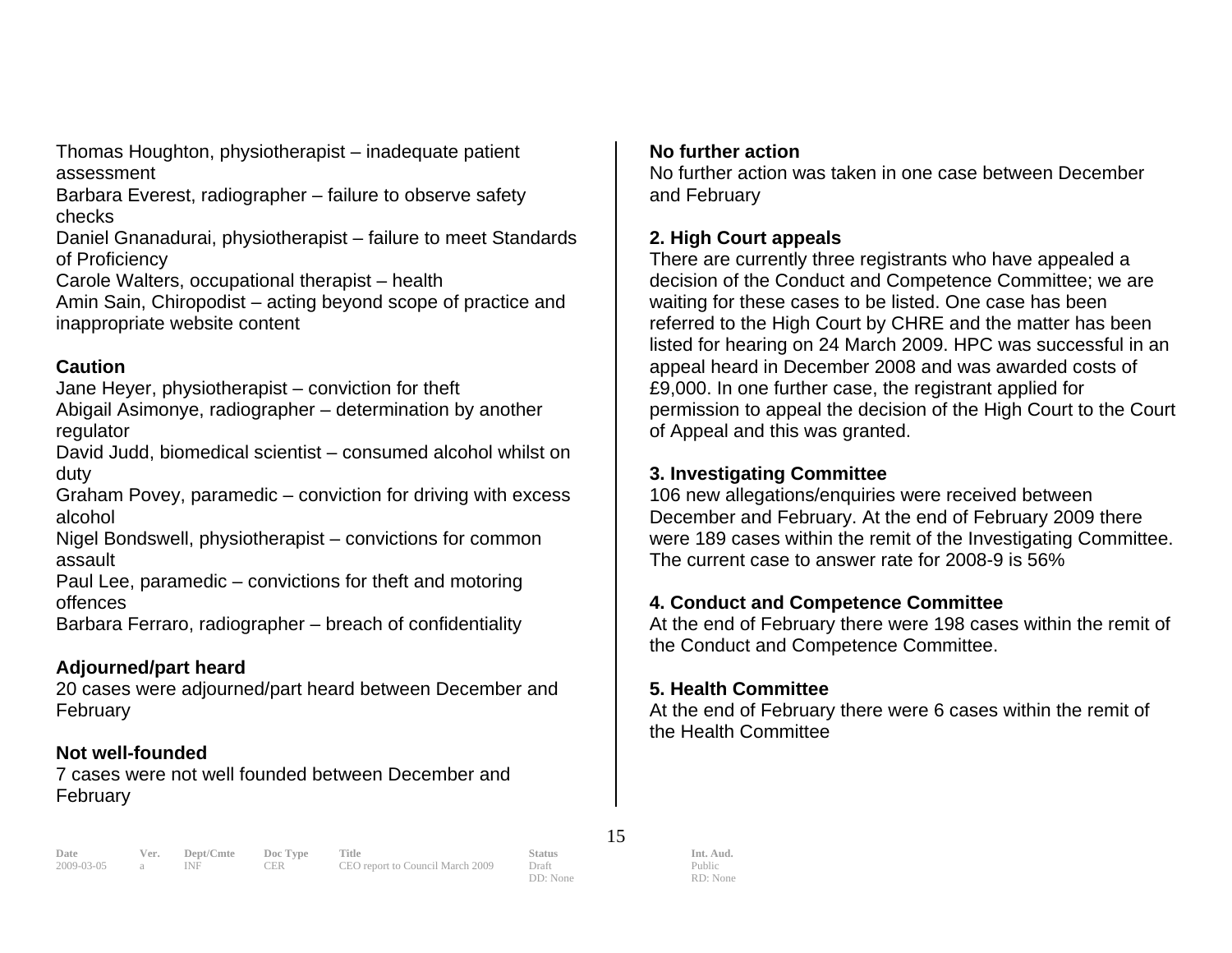#### **6. Review hearings**

At the end of February 92 registrants subject to either a conditions of practice or suspension order.

#### **7. Health and character**

February. At the end of February there were 62 open cases. 100 new cases were received between December and

#### **8. Protection of title**

56 complaints were received between December and February. At the end of February there were 68 open cases.

#### **9. Registration appeals**

19 new appeals were received between December and February. At the end of February there were 28 open cases

#### **10. Meetings/Other**

- British Psychological Society
- HPC Ireland
- Employer Events Cardiff, Leeds, Belfast and Edinburgh
- Conference with Counsel
- Healthcare Professional Regulation Conference
- Understanding the Professions Training
- Benjamin James •
- Kingsley Napley
- Partner Training
- Panel Chair Training
- Allied Health Professionals Conference Stockport •
- Norwegian Health Regulator
- Legal IT Show
- AEP

#### **Date Ver. Dept/Cmte Doc Type Title Status Status Int. Aud.**<br>
2009-03-05 a INF CER CEO report to Council March 2009 Draft Public Public 2009-03-05 a INF CER CEO report to Council March 2009 Draft

16

Public RD: None

- PKF
- CHRE Performance Review

#### **11. Resources**

Jason Rowbottom joined the organisation as a Hearings Officer in February to replace Brendon Edmonds who has moved to the Education Department. John Lucarotti left the organisation in January, we are currently recruiting for his replacement. We currently have three temporary staff working within the Department to assist with scheduling, clerking hearings and case management.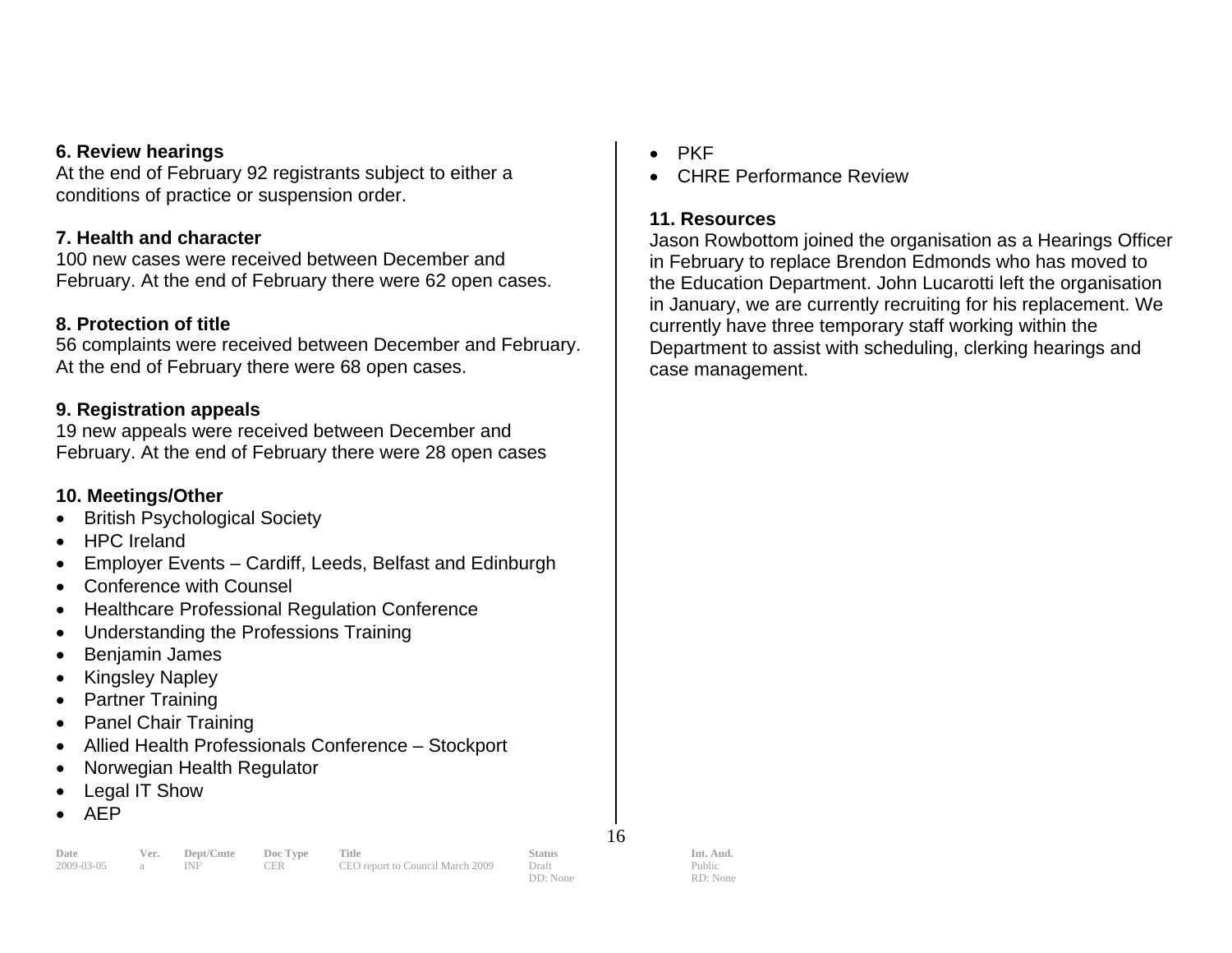# **1. Resource**

Administrator on Monday 23 February as planned in the 2008/9 Jason Roth joined the team as the Network and System IT work plan;

# **2. General IT infrastructure**

- as part of day-to-day support; • The PC lifecycle management software application packaging is continuing. The technology is now being used
- The removal of obsolete documents from the NetRegulate file system that contained personal information has been completed;
- A new server for the Park House Mail Service (Lotus Notes/Domino) has been built to a security standard. An external resource has been engaged for the application installation;
- Implementation of beta design for new desktop architecture: This will increase the ability for the IT function to support the desktops whilst reducing incidents and improving security.

The new model PCs have been selected, bought and the base build completed. Phasing for the rollout to the business has been designed and a pilot group selected. An awareness and communication campaign has begun to raise the profile of the project.

# **g activities 3. Additional plannin**

- 2009/10 work plan and budget planning;
- Annual performance development review meetings;
- Home working policy development now in draft waiting for new HR director;
- Planning for upgrade of the Park House Mail Service software (Lotus Notes/Domino). Work planned to complete in March 09 ;
- Planning session for desktop technology refresh project this is a significant internal project for the IT function. Pilot group of volunteers has been identified who will receive their new PCs and test the new design before a wider rollout;
- Version two of the server infrastructure review and internal recommendation document has been created which suggests improvements in the Infrastructure design;
- $\bullet$  Final presentations from the short listed vendors for the IT Service Desk tool selection;
- Visited the Legal IT show with the Fitness to Practise Department as a preparatory exercise for a proposed major project in 2009/10 to investigate specific IT solutions to support the Fitness to Practise Department's core processes.

# **4. Projects**

# **Registration system**

- Practitioner psychologists preparation for take-on is continuing. Changes are being made to the registration system and the migration tool is being developed;
- Online Renewals Business flows, functional and nonfunctional requirements, screen (usability) design are completed. Application design and Infrastructure design is complete. Tender for new hosting provider is complete. Legal negotiations for terms and conditions are complete, database synchronisation additional report is complete, web interface has been delivered, application build has started,

| Date         | Ver. | Dept/Cmte Doc Type |     | Title                            | <b>Status</b> | Int. Aud. |
|--------------|------|--------------------|-----|----------------------------------|---------------|-----------|
| 2009-03-05 a |      | INF -              | CER | CEO report to Council March 2009 | Draft         | Public    |
|              |      |                    |     |                                  | DD: None      | RD: None  |

17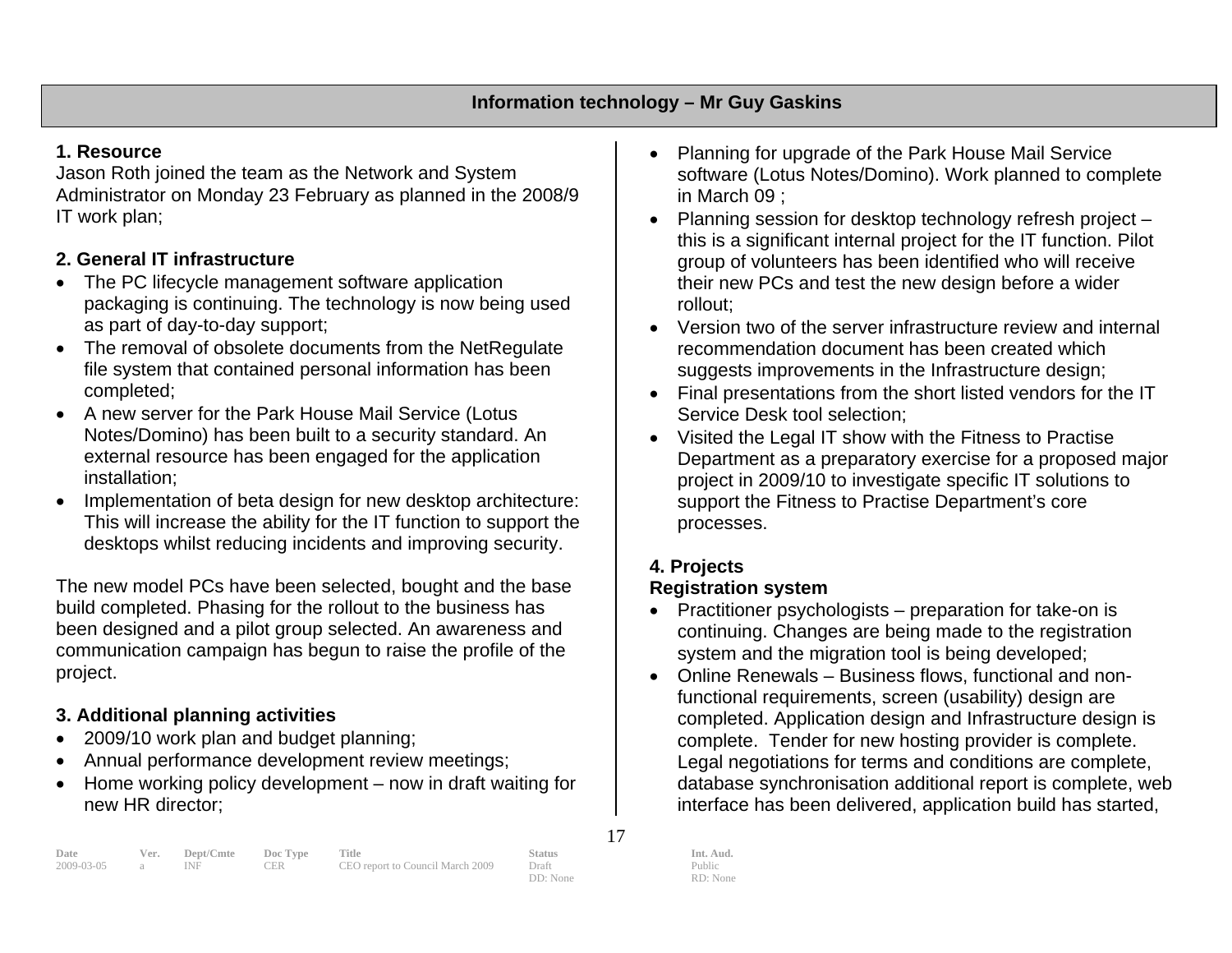Data Centre Infrastructure build has started, the selection activity for the leased line to the data centre has started;

- Hearing Aid Dispensers we are following the project plan;
- complete, and UAT are completed. Rollout was completed • FTP Statuses project requirements complete, build is on 20 February.

#### **n Fi ance Systems**

 $\bullet$ PRS – Purchase Order system has been rolled out;

#### **R H System**

• Starters and leavers database development is complete and awaiting release. This will now go through a further cycle of testing and validation with the new HR team;

### **Co mpliance**

• FAST (Federation Against Software Theft) awareness meeting was completed on 26 January.

18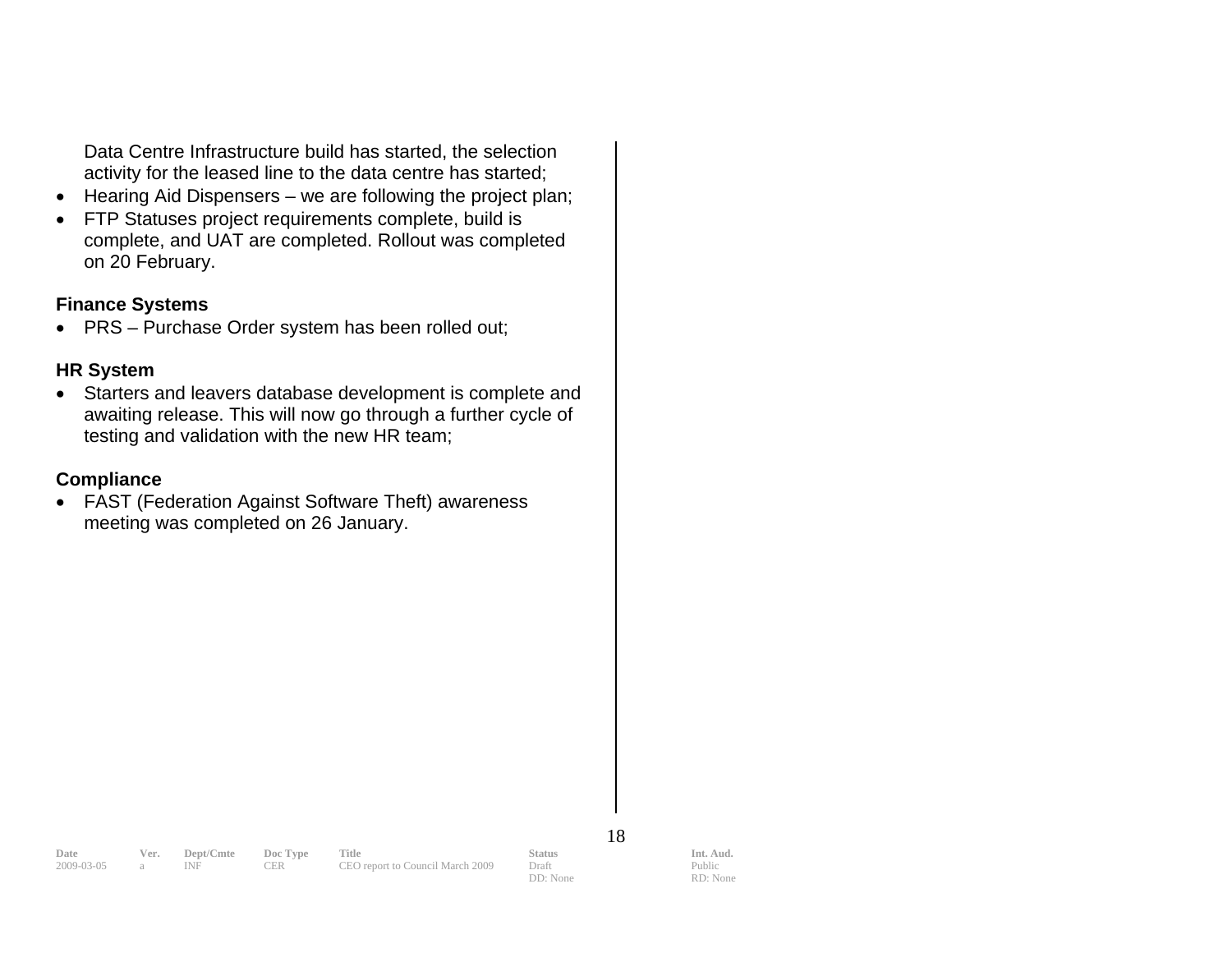### **1. Recruitment**

*Hearing aid audiologists:* Advertising for all partner roles took the professional journal, whose target audience are those roles have been filled. A second recruitment campaign will be organised later this year. place in November for this profession within HPC's In Focus and the British Society of Hearing Aid Audiologists (BSHAA), audiologists working within the NHS. A total of 11 out of 16

*Practitioner psychologists:* The second round of advertising for practitioner psychologist partners closed in November. The roles were advertised in The British Psychological Society's Psychologists Appointments Broadsheet. A total of 87 ap plications were received including applications for multiple registration assessors were interviewed in January. This resulted in 30 more roles being filled. Currently, the third round is being organised and we are hopeful that the remaining 17 roles will be filled. Training for those recruited to date will begin on 13 March with registration assessors and will continue hroughout the month. tjournal, The Psychologist, and the Association of Educational roles. In total 12 Panel Members, 23 Visitors and 10

*anel chair recruitment***:** This began in December being *P*advertising in that month's issue of In Focus. External advertising was also completed in the Guardian national newspaper on Wednesday 21 January. In total over 100 applications were received and are currently being short-listed. nterviews are scheduled to take place in April

**Panel members: The Fitness to Practise Department requires** paramedic and music therapy panel members. So, they too were advertised within December's In Focus as well as the

appropriate professional journals. Interviews were held at the end of February.

*PD assessors:* Recruitment for the paramedics and *C* orthoptists is underway. The closing date for applications has closed (2 March 2009) and short-listing will begin shortly. CPD assessors for the remainder of professions due to renew will be occurring throughout the year.

# **2. Training**

*Panel member training* took place at the Oval in December with 33 people attending. Also a new panel member training session was held in January.

*Panel chair training* took place on 24 February at the Oval *Registration assessor refresher training:* Invitations have been sent out to all registration assessors inviting them to attend on of the refresher training sessions that will be taking place between April and June 2009

# **3. Partner appraisals**

The panel chair appraisals continued to be rolled out. Feedback is being collated and all have been positive to date. The documentation for the remaining roles is being refreshed and we are hopeful that we will be able to begin this process for the panel members next.

#### **4. Partner work-plan**

The main recruitment activity for next year is CPD assessors for the remaining professions as well as training for new partners and refresher training for others. A project regarding scanning of files is being investigated.

**Date Ver. Dept/Cmte Doc Type Title Status Status Int. Aud.** 2009-03-05 a INF CER CEO report to Council March 2009 Draft Public Public 2009-03-05 a INF CER CEO report to Council March 2009 Draft

19

DD: None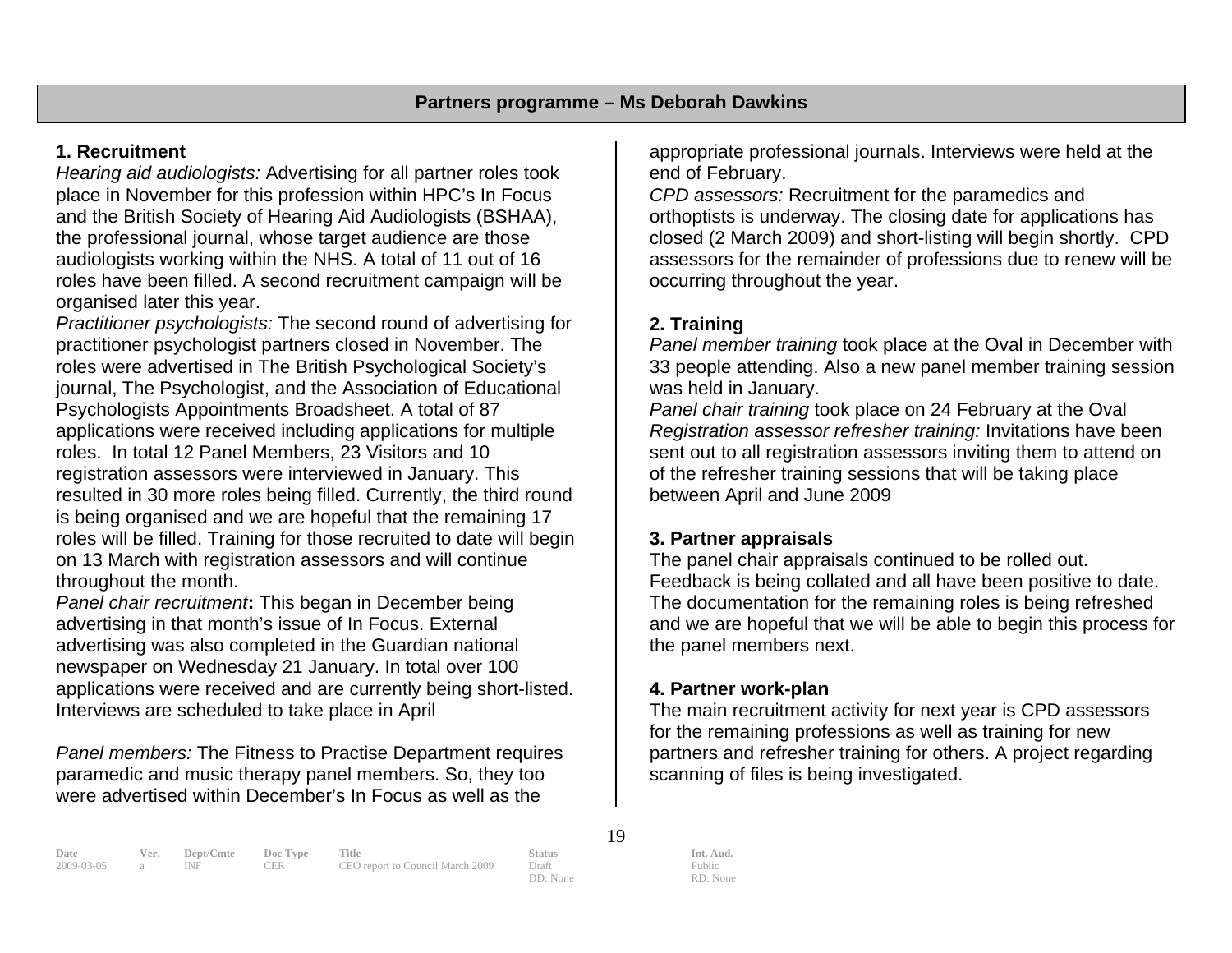| 1. Meetings undertaken                                       |        |
|--------------------------------------------------------------|--------|
| CHRE performance review launch                               | 20 Nov |
| <b>British Association of Sport and Exercise Sciences</b>    | 26 Nov |
| London employer event                                        | 27 Nov |
| Cardiff employer event                                       | 3 Dec  |
| <b>MAHPC Education summit</b>                                | 4 Dec  |
| <b>Europe Economics</b>                                      | 8 Dec  |
| Joint Regulators' Equality and Diversity Forum               | 9 Dec  |
| <b>CPD</b> presentation                                      | 10 Dec |
| Regulators' revalidation leads                               | 12 Dec |
| <b>AHP prescribing Board</b>                                 | 6 Jan  |
| <b>Hearing Aid Council quadrilateral meeting</b>             | 8 Jan  |
| <b>Enniskillen Listening Event</b>                           | 13 Jan |
| <b>Care Quality Commission</b>                               | 20 Jan |
| Gerry McGivern and Michael Fisher, King's College            | 21 Jan |
| London                                                       |        |
| Niall McDermott, Department of Health                        | 23 Jan |
| <b>Allied Health Professions Federation Education leads</b>  | 29 Jan |
| NHS Education for Scotland Return to Practice Event          | 30 Jan |
| <b>CPD</b> presentation                                      | 10 Feb |
| <b>British Association for Counselling and Psychotherapy</b> | 12 Feb |
| <b>Welsh Language Board</b>                                  | 13 Feb |
| DG SANCO (EU workforce for Health)                           | 17 Feb |
| <b>BEUC (The European Consumers' Organisation)</b>           | 18 Feb |
| John Bowis, MEP                                              | 18 Feb |
| DG MARKT (European internal market)                          | 18 Feb |
| <b>European Public Health Alliance</b>                       | 19 Feb |
| <b>European Council of Nursing Regulators (FEPI)</b>         | 19 Feb |
| <b>NHS Confederation</b>                                     | 19 Feb |
| Leeds employer event                                         | 24 Feb |
| <b>Counselling Society / Chrysalis</b>                       | 24 Feb |

| Belfast employer event                       | 26 Feb   |
|----------------------------------------------|----------|
| <b>College of Psychoanalysts</b>             | 27 Feb   |
| Edinburgh employer event                     | 3 March  |
| <b>CPD</b> presentation                      | 4 March  |
| United Kingdom Council for Psychotherapy     | 5 March  |
| Coaching psychologists                       | 6 March  |
| <b>CPD</b> presentation                      | 9 March  |
| Alliance of UK Regulators in Europe (AURE)   | 9 March  |
| <b>Croydon Listening Event</b>               | 10 March |
| <b>Hearing Aid Council stakeholder event</b> | 11 March |
| <b>CPD</b> presentation                      | 12 March |
|                                              |          |

#### **2. Consultations**

#### **Health Professions Council (Practice Committees (Constitution) and Miscellaneous Amendments) Rules 2009**

This consultation will close on 13 April 2009. The results of the consultation will then be considered by the Council at its meeting on 20 May 2009.

# **Amendment to the Standards for Continuing Professional Development**

This consultation will close on 11 May 2009. The results of the consultation will then be considered by the Council at its meeting on 20 May 2009.

# **Guidance on health and character**

This consultation will close on 30 April 2009. The results of the . Committee and the Council at meetings in June and July 2009 consultation will be considered by the Education and Training

20

DD: None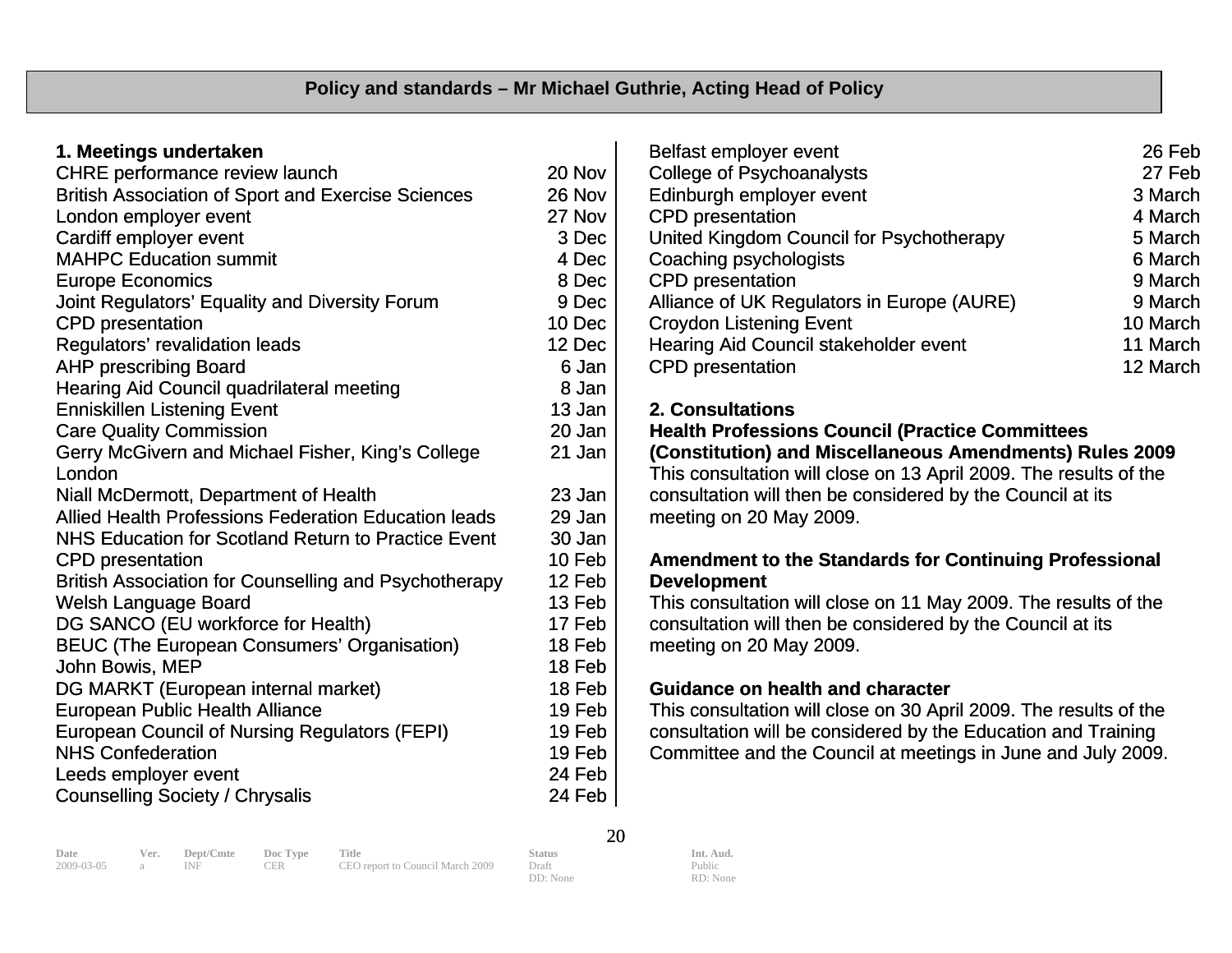#### **d ethics for students Guidance on conduct an**

This consultation will close on 30 April 2009. The results of the consultation will be considered by the Education and Training Committee and the Council at meetings in June and July 2009.

#### **3. Closed consultations**

#### Standards of Education and Training and Standards of **Education and Training guidance**

This consultation closed on 14 November 2008 and the results are now being analysed. The outcome from the consultation is being considered at this meeting of the PLG.

# **ouncil Amendment to the Health Professions C**(Registration and Fees) Rules Order of Council 2003

dispensers held by the Hearing Aid Council has been delayed until March 2010, a paper will be brought back to the Council at a future date about a further consultation on the amendments necessary to these Rules in order set the registration cycle for This consultation closed on 10 November 2008. As the anticipated transfer of the Register of hearing aid hearing aid dispensers.

#### **) 4. Professional Liaison Groups (PLG Psychotherapists and counsellors**

The Professional Liaison has met three times in December, January and March and has made good progress towards developing preliminary recommendations to the Council.

In addition to writing and presenting papers for the PLG, the Department has continued to respond to emails and letters

from interested individuals and organisations and has also continued to meet stakeholders in the field.

Separate from the formal meetings of the PLG, the Department has arranged a wider stakeholder meeting to take place in Manchester at the end of the March 2009.

### **5. New professions Practitioner psychologists**

The Department has continued to participate in the crossdepartment project to bring on board the practitioner psychologists.

At the time of writing this report, the Section 60 Order to bring practitioner psychologists into statutory regulation was expected very shortly. The following timescales are subject to that legislation being laid before the meetings of the Education and Training Committee and the Council.

also due to be considered at this meeting. Subject to the information on the above, the results of the consultations on the standards of proficiency and threshold educational level are due to be considered at this meeting of the Council. A paper on consultations on grandparenting criteria and amendments to the Registration and Fees Rules is

# **Hearing aid dispensers**

The Department has continued to participate in the crossdepartment project to bring on board hearing aid audiologists / dispensers.

**Date Ver. Dept/Cmte Doc Type Title Status Status Int. Aud.**<br>
2009-03-05 a INF CER CEO report to Council March 2009 Draft Public Public CEO report to Council March 2009 Draft

21

DD: None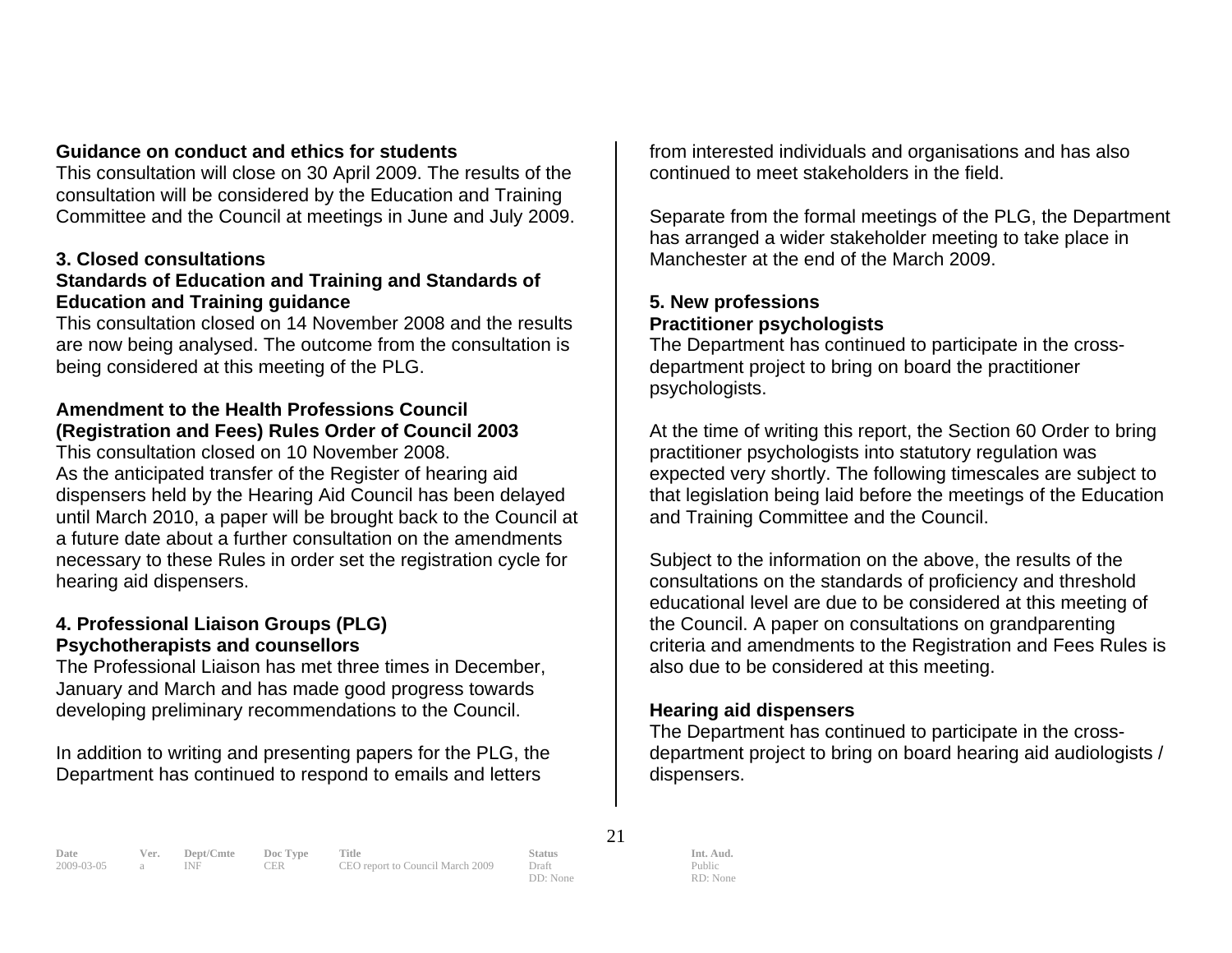The Department has continued to meet the Department of draft section 60 order is anticipated very shortly. Health, Department for Business Enterprise and Regulatory Reform and the Hearing Aid Council to participate in discussions about the Section 60 Order necessary to transfer the registration of hearing aid dispensers. A consultation on a

#### **6. Welsh Language scheme**

The HPC is required to publish a Welsh Language Scheme under the Welsh Language Act.

and the Welsh Language Board to prepare a scheme for consultation. A paper is planned for the Council meeting in May The Department is currently working with internal colleagues 2009.

#### **7. Other projects**

The Policy and Standards workplan and standards workplan being considered at this Council meeting describes other ongoing projects and projects planned for 2009/2010.

22

**Date Ver. Dept/Cmte Doc Type Title Status Status Int. Aud.**<br>
2009-03-05 a INF CER CEO report to Council March 2009 Draft Public Public

CEO report to Council March 2009 Draft DD: None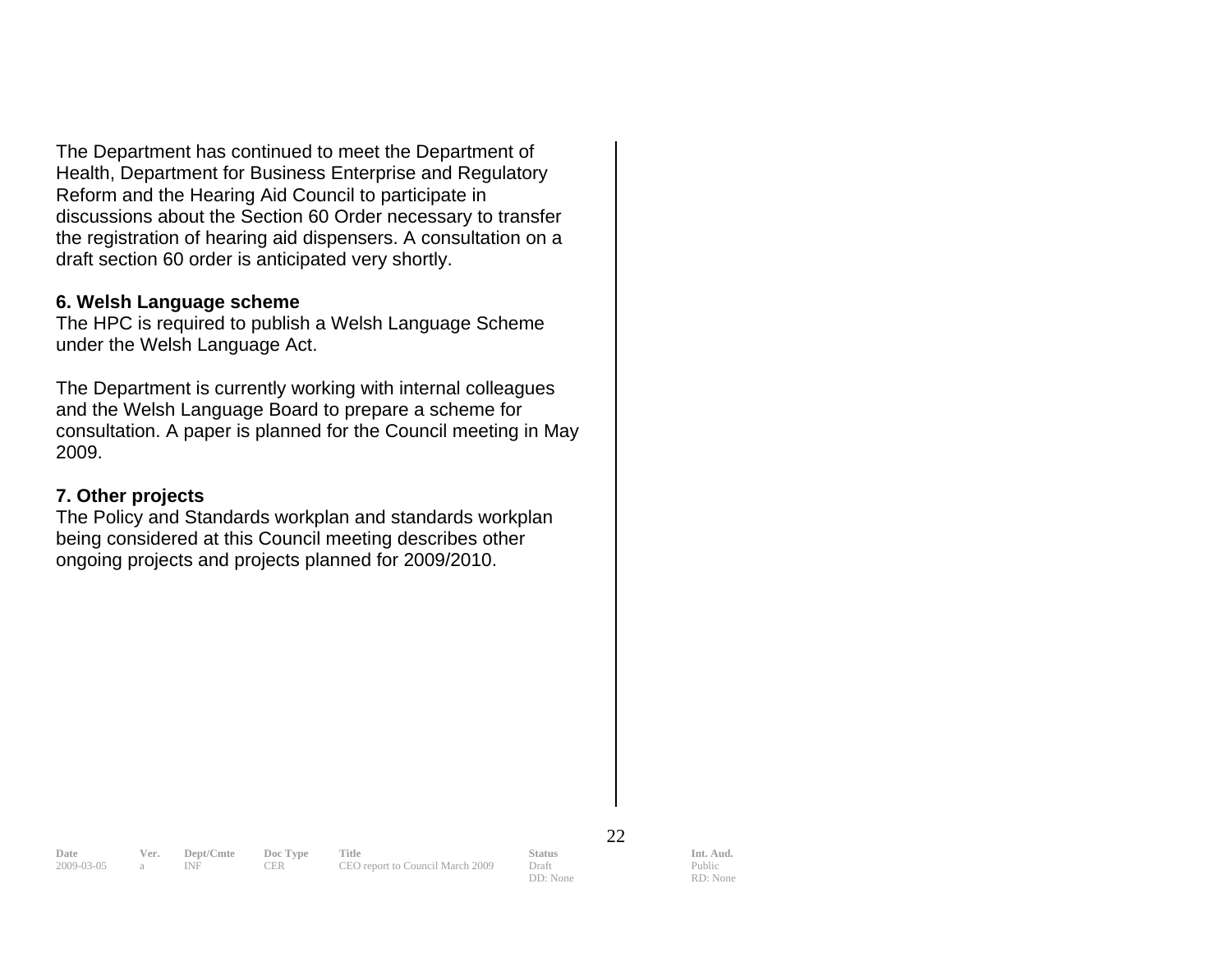# **1. Operational performance**

#### **a) Telephone calls**

telephone calls which is 75 less than the same period two years **i) UK telephone calls:** During the period from 1 November 2008 to 31 January 2009 the team received a total of 14,703 ago and 99% of these calls were answered.

**ii) International telephone calls:** During the period from 1 November 2008 to 31 January 2009 the team received a total period two years ago and 90% of these calls were answered. of 2,735 telephone calls which is 1,377 less than the same

# **b) Application processing**

registered which is 308 more than the same period last year. Applications took between one to two working days to process, **i) UK applications:** A total of 1,467 new applications were received during this period and 1,522 individuals were which is well within our service standard of processing applications within ten working days of receipt.

working days to process which is well within our service tandard of processing applications within ten working days of seceipt. r Applications for readmission also took between one to two

**) International applications:** A total of 518 new international **ii** applications were received in this period and 468 individuals were registered which is 114 more than the same period last year. Applications were on average being processed within six weeks of receipt which exceeds our service standard of

rocessing applications within three months of receipt of all p documents.

# **c) Emails**

**I) UK emails:** The team received approximately 80 emails per day and responded to these on average within one day of receipt which is well within our service standard of five working days.

**ii) International emails:** The team received approximately 30/40 emails per day and managed to respond to these within one days of receipt which compares favourably with our service standard of five working days response time.

# **d) Registration renewal**

At the start of September 2008, 9,464 operating department practitioners were invited to renew their registration. On 1 December 2008, 5.7% of operating department practitioners lapsed from the Register. This compares favourably with 2006 when 10.4% of operating department practitioners were lapsed from the Register.

# **e) Continuing Professional Development (CPD) Audit**

We requested CPD profiles from 5 per cent of operating department practitioners, at the beginning of September 2008.

# **2. Resource**

# **a) Employees**

The Department is operating within the budgeted headcount.

**Date Ver. Dept/Cmte Doc Type Title Status Status Int. Aud.** 2009-03-05 a INF CER CEO report to Council March 2009 Draft Public Public 2009-03-05 a INF CER CEO report to Council March 2009 Draft

23

DD: None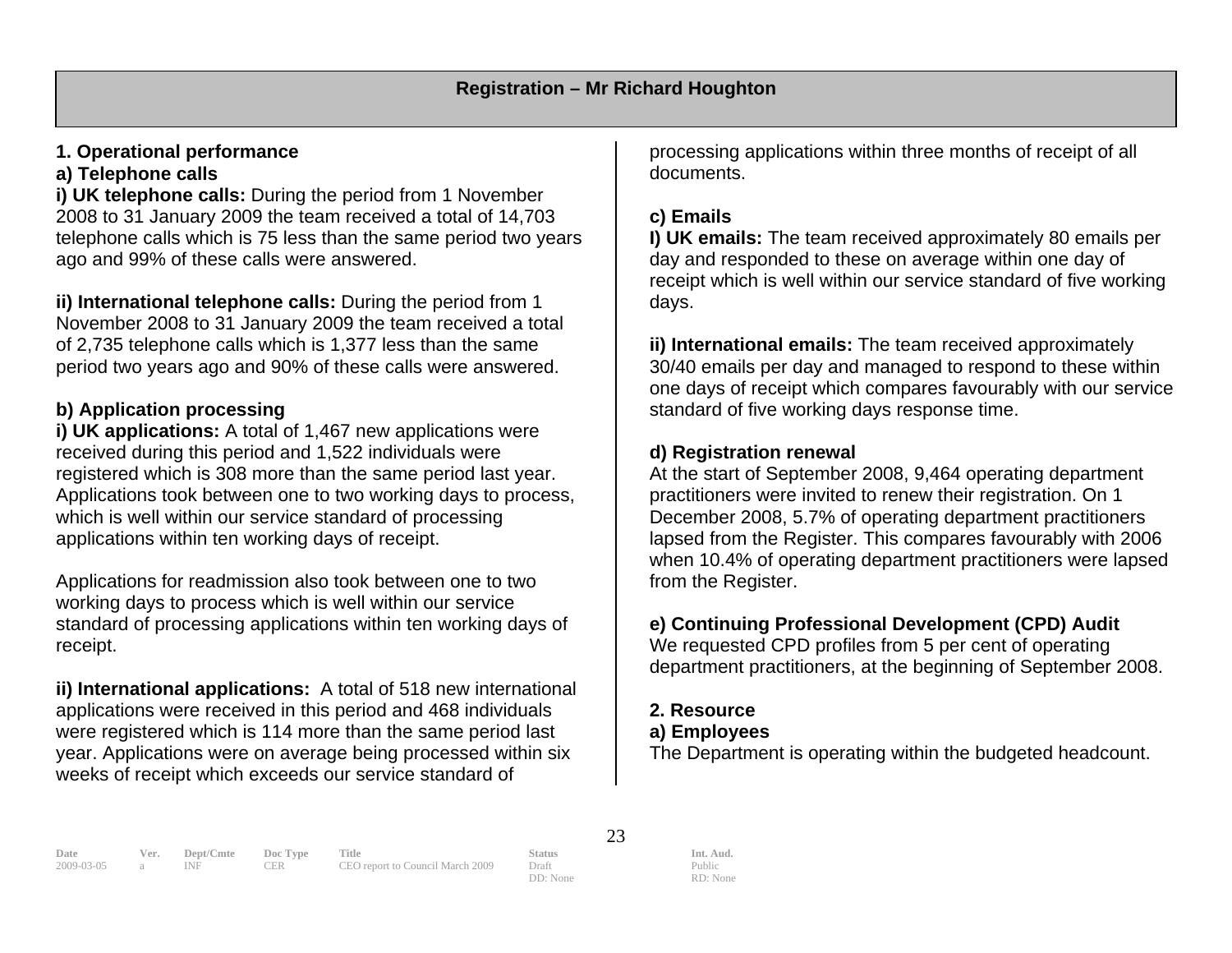On the 27 January 2009 the Department, with the Business Improvement Team, undertook a planned disaster recovery exercise. It resulted in some members of the Registrations Department testing the services provided at the disaster recovery site to ensure that, in the event of a genuine disaster, service would still be delivered.

24

**Date Ver. Dept/Cmte Doc Type Title Status Status Int. Aud.** 2009-03-05 a INF CER CEO report to Council March 2009 Draft Public Public 2009 a INF CER CEO report to Council March 2009

DD: None